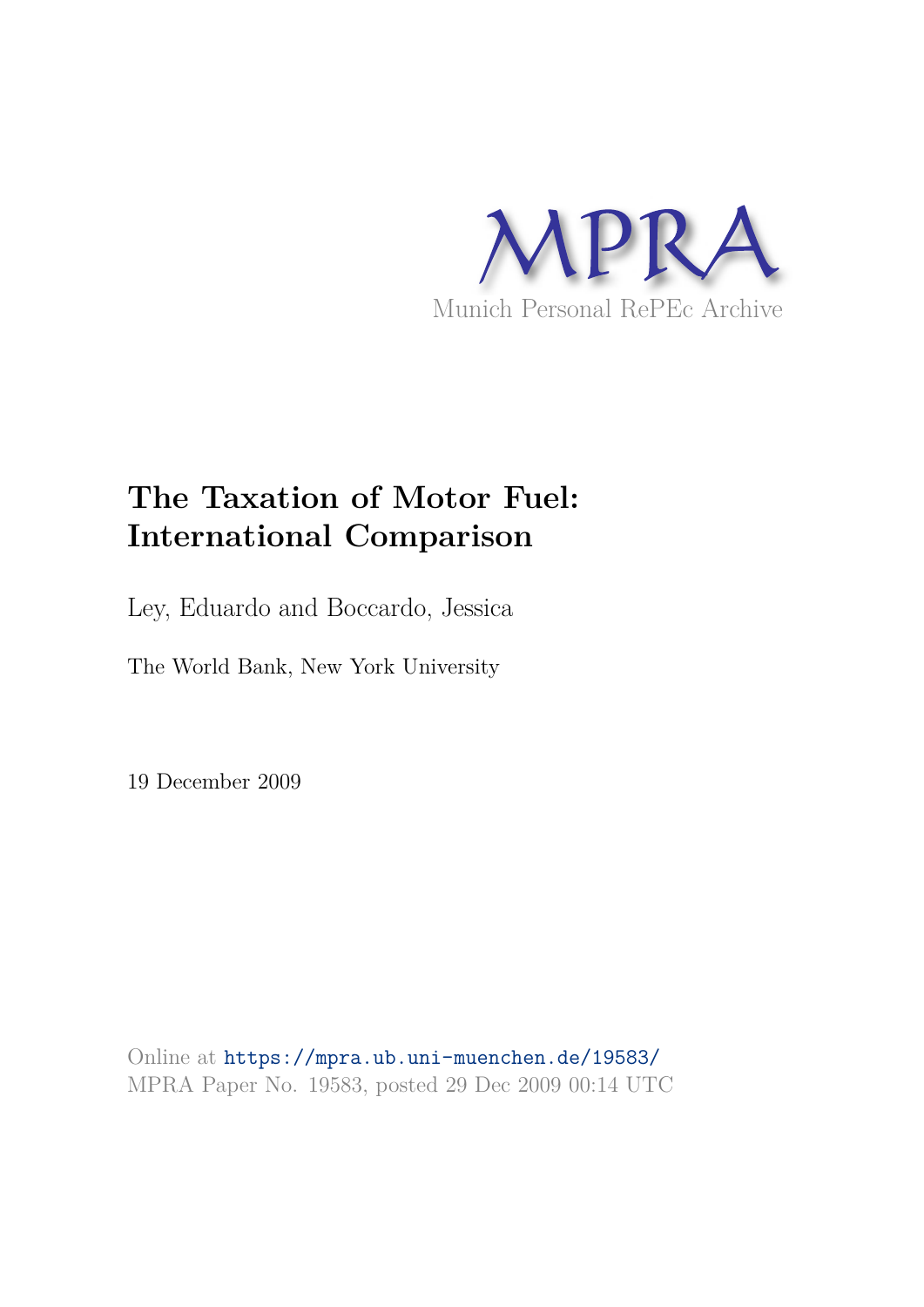# The Taxation of Motor Fuel: International Comparison

Eduardo Ley & Jessica Boccardo The World Bank, Washington DC, U.S.A.

Version: December 19, 2009

Abstract. We apply the Parry-Small (2005) framework to asses whether the level taxation of motor fuel is broadly appropriate in a group of countries (OECD, BRICs and South Africa) accounting for more than 80 percent of world greenhouse gas (GHG) emissions. This paper deals with emissions from oil combustion in transport, which accounts for about 40 percent of  $CO<sub>2</sub>$  emissions. In the benchmark specification, we find that six countries (accounting, in turn, for more than 40 percent of motor-fuel GHG world emissions) would be undertaxing motor fuel. We evaluate the sensitivity of the results to the values of the elasticities and externalities that we use. We find that varying the values of these parameters (within the level of uncertainty reasonably associated with them) significantly affects the results. This implies that, while informative, the results must be taken as indicative. Further analysis for a particular country must rely in a well-informed choice for the values of their country-specific parameters.

Keywords. Fuel taxation, climate change, greenhouse gas emissions

JEL Classification System. H23, Q48, H87

Address. jb3102@nyu.edu & eley@worldbank.org.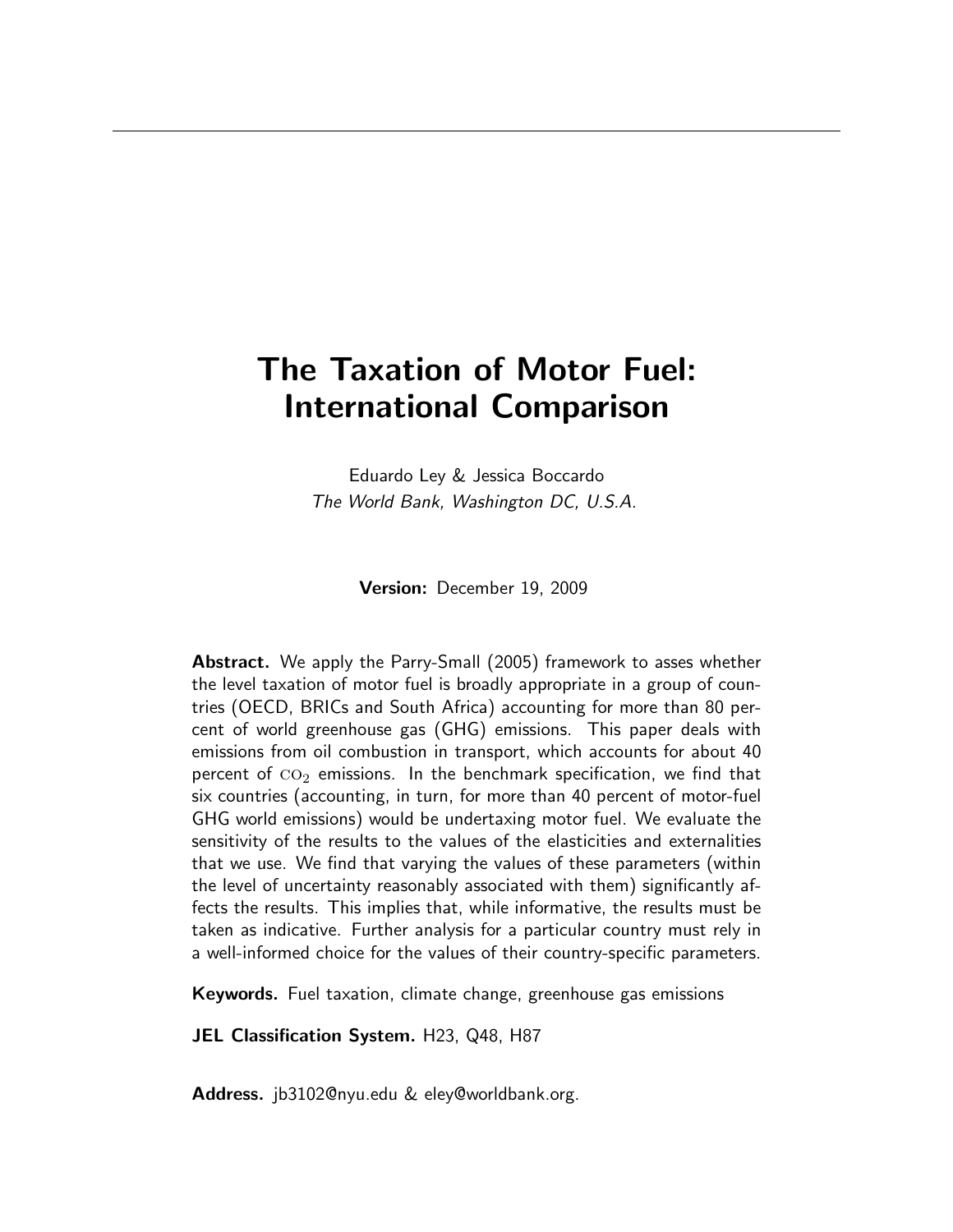#### 1. Introduction

The taxation of motor fuel displays a great variability across different countries (Fig. 1). While these products are generally subject to broadly similar consumption taxes (*i.e.*, VAT and excises), the rates applied by individual countries, especially on the excise component, vary substantially. As a consequence, the final share of taxes in the final price paid by consumers ranges from a high 70 percent  $(e.g.,$  The Netherlands, U.K., or Turkey) to virtually zero or negative  $(e.g.,$  subsidies in oil-producing countries).



**Fig. 1.** Gasoline Taxation around the World  $(2007)$ . **Trllby** Lundberg: Publisher (Source: Energy Détente November 2007 issue.)

From a national perspective; should motor fuel be taxed differently than other goods? While the public finance literature provides guidance on the optimal structure for indirect taxation (e.g., Atkinson and Stiglitz, 1980) which implies different rates for different goods, from a practical point of view, administrative costs generally discourage differential taxation. However, excisable goods are an exception, since these are easy to tax at the source (typically imports or reduced number of domestic producers). Moreover, in the case of motor fuel, its consumption generates substantial external effects, which justifies its differential taxation. In addition, the taxation of oil rents could warrant specific taxation

We thank Masami Kojima, Apurva Sarangi and Jon Strand for useful comments.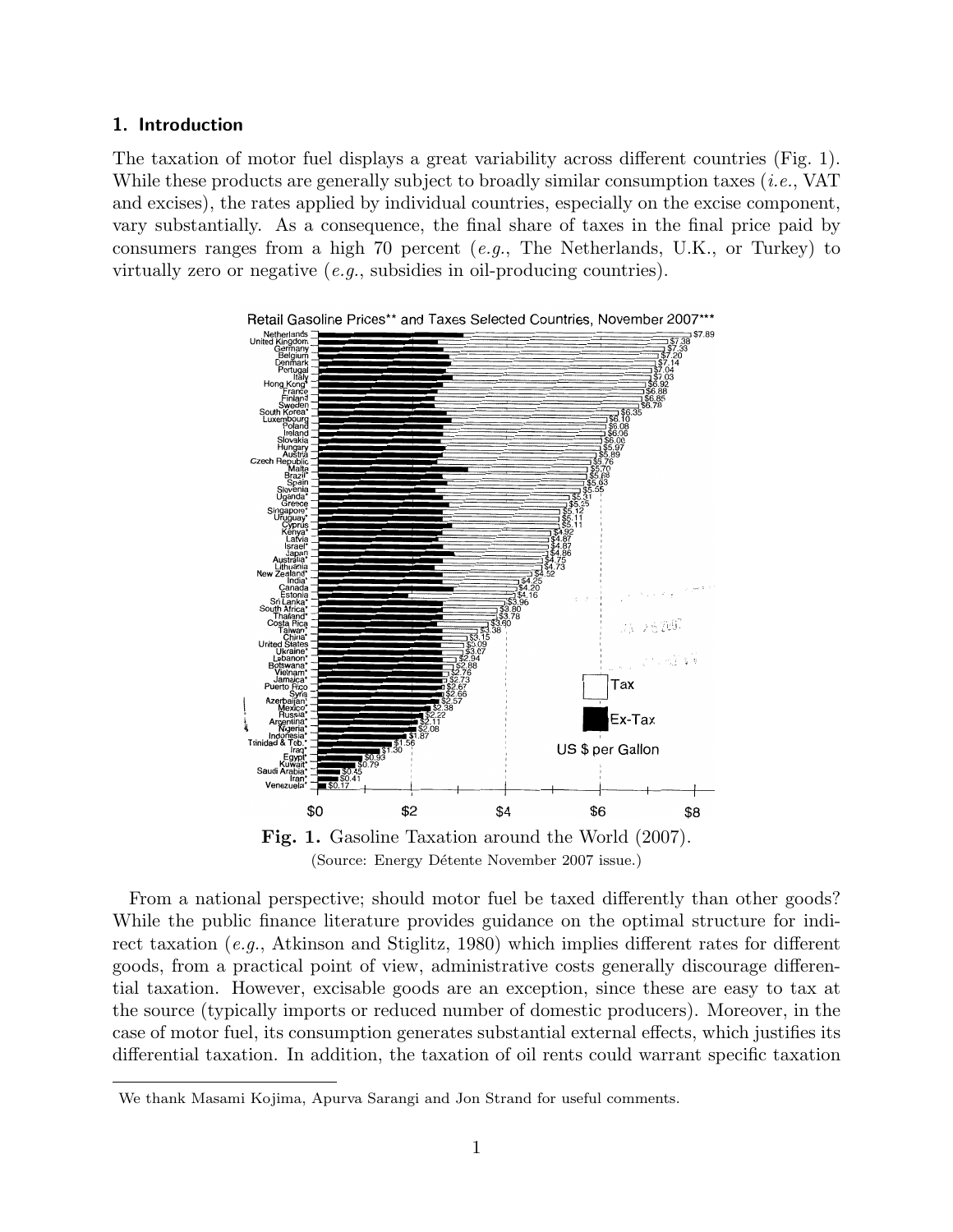for motor fuel. Bergstrom (1982) argued that an excise tax is an appropriate instrument for oil-importing countries to capture some of the oil rents that would otherwise accrue to the oil-exporting countries.<sup>1</sup>

There is a large amount of work providing the theoretical basis for environmental taxes (Baumol, 1972; Baumol and Oates, 1971, 1988). Moreover, in theory, petroleum taxes have the potential of not only improving environmental quality but also raising revenue and reducing welfare costs offering a so-called "double dividend" (Pearce, 1991). However, in practice, the answer to how large motor fuel taxes should be is less than straightforward (Metcalf and Weisbach, 2009).

To address this issue, of the appropriate level of motor fuel taxation, Parry and Small (2005) develop a model balancing the level motor fuel taxes against all other taxes. They show that the second-best optimal tax on motor fuel can be broken into several components: an adjusted Pigovian tax to account for the external effects of motor fuel; a general Ramseytype consumption tax component; and a reduced-congestion feedback.

The Pigovian tax component has received renewed attention when considering the workings of a global carbon tax for climate-change mitigation (Aldy et al., 2008). More recently, the French government has announced the introduction of an 'ecotax' with an initial rate of  $\epsilon$ 15.42 per ton of CO<sub>2</sub> ( $\epsilon$ 17 per metric ton), gradually increasing over time. Table 1 displays the implications of this tax; the entries for the \$10 tax are multiplied by 2.31  $(= 1.542 \times 1.5 \in \mathcal{S})$ . An issue that arises in the context of international carbon pricing through taxation is that if 'carbon' is already taxed to a certain extent; how could compliance with an internationally-agreed carbon tax be determined? As seen in Fig. 1, many countries already apply taxes well in excess of the  $\ell$ 20.33/gal of gasoline implied by the new proposed French ecotax. But, of course, these taxes already in place may be justified on other grounds, distinct from climate-change considerations.

This paper poses the question of whether the Parry-Small (P-S) framework offers suitable guidance for the level of taxation of motor fuel across countries. We apply the P-S framework to the group of countries that currently account for the larger consumption of motor fuel (i.e., including the OECD and BRICs), allowing for country-specific characteristics (i.e., elasticities, costs, etc). We compare the P-S estimated second-best optimal taxes with the actual taxes in these countries, and we assess the sensitivity of the results

<sup>&</sup>lt;sup>1</sup> Given the significant market power in the extraction and refining of oil products Kay and King (1980) argue that "the imposition of a tariff on oil may be a rational response by OECD countries to the OPEC cartel" (Kay and King, 1980). An excise on oil products could play the same role for non oil-producer countries. However, a more recent literature on th effects of adding motor fuel tariffs arrives to different conclusions. Maskin and Newbery (1991) and Karp and Newbery (1991, 1992) point to the problem of the dynamic inconsistency that may arise in 'open loop' models. For instance, tariff time trajectories announced by large importers of the resource may not be credible as long term commitments since it will pay the importer to deviate from the announced plan as time evolves. Karp and Newbery (1991) show, however, that 'open loop' Nash equilibria with competitive or oligopolistic suppliers and competitive or oligopsonistic consumers all are dynamically consistent in a tariff setting game. Finally, Farzin (1996) shows how rent acquisition will still be a feature with an environmental tax, a finding confirmed by Amundsen and Schöb (1999), who show that the total resource rent may be appropriated through co-ordination and combination of environmental taxes without jeopardizing Pareto optimality. We do not deal with any of these issues in this paper.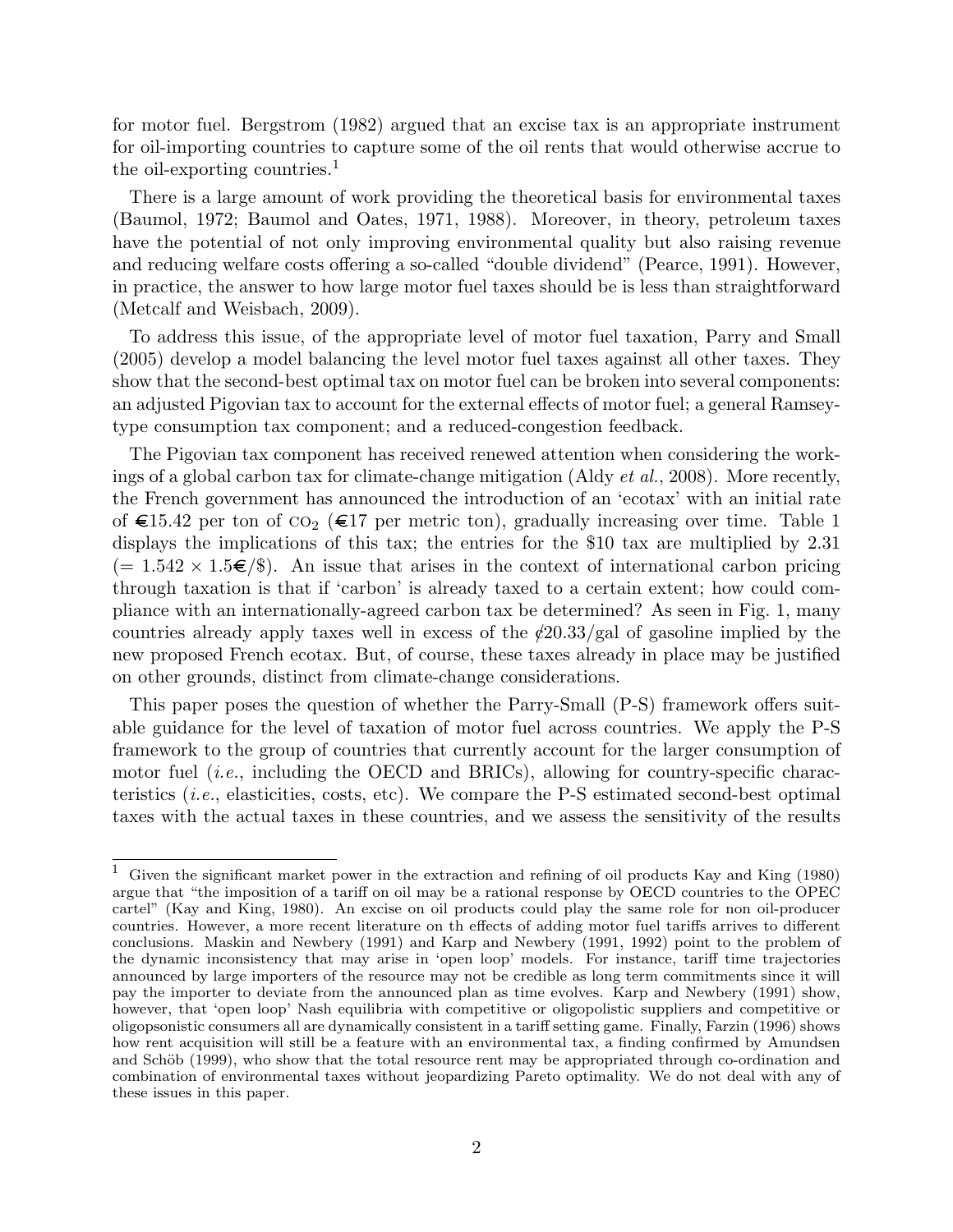|         | Tax per ton of $CO2$ | equals:                          |  |  |  |  |  |
|---------|----------------------|----------------------------------|--|--|--|--|--|
| \$10.00 | €15.42               |                                  |  |  |  |  |  |
| \$36.67 | \$84.71              | per ton of Carbon                |  |  |  |  |  |
| \$4.77  | \$11.02              | per barrel of oil                |  |  |  |  |  |
| 6,80    | 620.33               | per gal of gasoline              |  |  |  |  |  |
| 62.29   | $\sqrt{5.29}$        | per liter of gasoline            |  |  |  |  |  |
| 60.78   | $\ell$ 1.80          | per kilowatt-hour of electricity |  |  |  |  |  |

Table 1. Equivalency of Units

Source: Own calculations and Aldy *et al.* (2008).

with respect to key parameters.

We find that, in the benchmark specification, a set of broadly large-emission countries are undertaxing motor fuel. We evaluate the sensitivity of the results to the values of the elasticities and externalities we use in the application of P-S framework. We find significant effects on the optimal taxes within the level of uncertainty reasonably associated with the values of these parameters. Increasing the shadow value on GHG emissions to \$100 per ton of carbon (from the \$25 benchmark value) and the size of the labor-leisure substitution response to wages result in more than half the countries undertaxing motor fuel.

Section 2 reviews the issues on optimal indirect taxation. Section 3 applies the P-S framework to a set of countries and discusses the results. Section 4 concludes.

#### 2. Optimal Taxation of Petroleum Products

There are several well-established principles guiding the design of an efficient system of commodity taxes in the absence of market imperfections (see, e.g., Atkinson and Stiglitz, 1980; Myles, 1995). The first principle is that, in the absence of market imperfections, taxation should be restricted to final goods, thus leaving untaxed all intermediate inputs in the production process (Diamond and Mirlees, 1971). By preventing tax-induced distortions in the allocation of resources, this approach maximizes total output, and hence the potential tax base.

A second principle (Ramsey, 1927) dictates that commodity taxes should result in similar reductions in demand for all commodities—where 'similar' refers to 'equally-costly' from the perspective of the consumers' welfare. This principle implies higher taxation falling on commodities displaying smaller (substitution) responses to price changes—i.e., on the more price-inelastic goods. The objective is to equalize, across commodities, the proportional reduction in demand relative to the no-tax situation. This proportional reduction in demand is termed the index of discouragement by Mirlees (1976). Moreover, to ameliorate the disincentive effects distorting leisure-work choices (since commodity taxes lower the reward to work), heavier taxes should fall on goods which are more complements to leisure (i.e., substitutes to work), and lighter taxes should fall on goods that are more complementary to work.

Finally, some degree of differential taxation can also be justified on distributional concerns and, as we shall discuss below, on the correction of externalities (Pigou, 1920).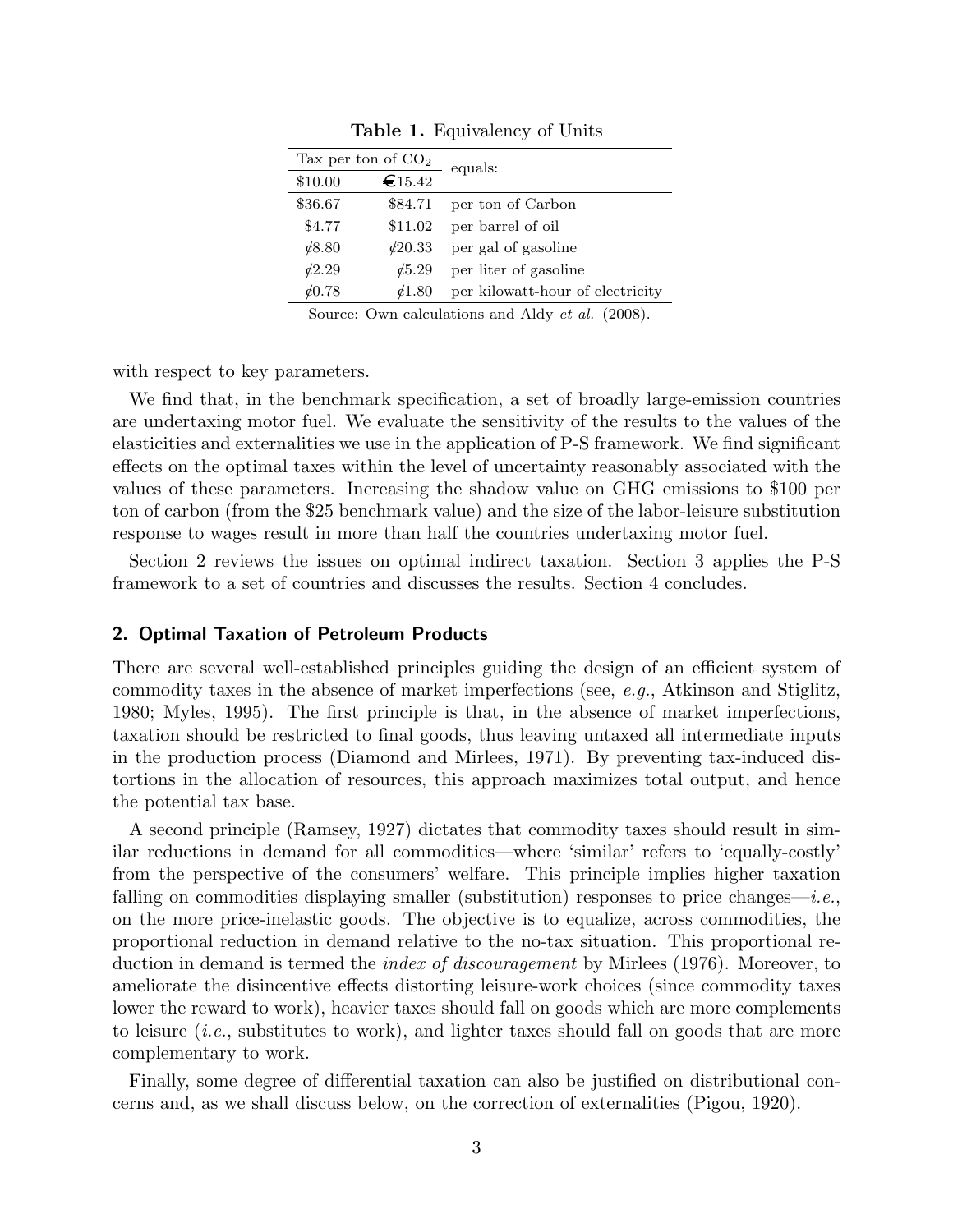In practice, most countries combine VAT (or sales taxes) and excise taxes on selected commodities to create a tax structure broadly conforming to the principles discussed above. In effect, the VAT, through the credit-invoice method, discharges intermediate inputs from taxation. Furthermore, the excises on selected products (typically tobacco, alcoholic drinks, motor fuel products and luxury goods) allow for some degree of discriminatory taxation along the lines discussed above.

Against this background, several characteristics differentiate motor fuel from other commodities justifying their heavier taxation. First, the consumption of motor fuel generates substantial external effects. These include congestion, noise, local pollution, and emissions of greenhouse gases. The presence of these externalities requires that prices incorporate the external costs that the consumption of motor fuel imposes on society. Thus, when motor fuel are used as inputs in production, their intermediate quality in the production process is lost since the externalities generated are effectively final consumer products. Consequently, marginal-cost pricing on intermediate transactions must now include the external costs. Second, from a revenue perspective, the consumption of motor fuel displays a low own-price elasticity (at least in the short-term) and a high income elasticity. These characteristics make their heavier taxation attractive from both efficiency and distributional perspectives.<sup>2</sup>

#### 2.1. Parry-Small Framework

Parry and Small (2005) consider a revenue-neutral tax reform, and they examine the tradeoff of taxes on gasoline versus the rest of the taxes, aggregated as a tax on labor. In this context, they estimate the second-best optimal gasoline tax taking into account the corresponding externalities (adjusted Pigovian tax), the balance between commodity taxation and labor taxation (Ramsey tax), and congestion feedback. The second-best optimal gasoline tax,  $t_F$ , can be implicitly expressed as:

$$
t_F = \frac{MEC_F}{\underbrace{1 + MEB_L}} \tag{1}
$$

Adjusted Pigovian tax

$$
+\underbrace{\frac{(1-\eta_{MI})\epsilon_{LL}^c}{\eta_{FF}}(q_F+t_F)\frac{t_L}{1-t_L}}_{\text{Ramsey tax}}\tag{2}
$$

<sup>&</sup>lt;sup>2</sup> Nonetheless, the regressive incidence of motor fuel taxes—especially in places with poor public transportation is widely regarded as one of its main defects. Zhang and Baranzani (2000) present findings from other studies in the US and UK showing that the relative burden of the additional tax is heavier for the poorer deciles. However, for the U.K., Johnson, McKay and Smith (1990) show that adjusting for household composition results in a more equal distribution of absolute motor fuel expenditures. A recent study by Parry *et al.* (2006) shows that measures of tax incidence over the life-cycle, instead of annual, income, find that CO2 taxes are less regressive than static analyses suggest.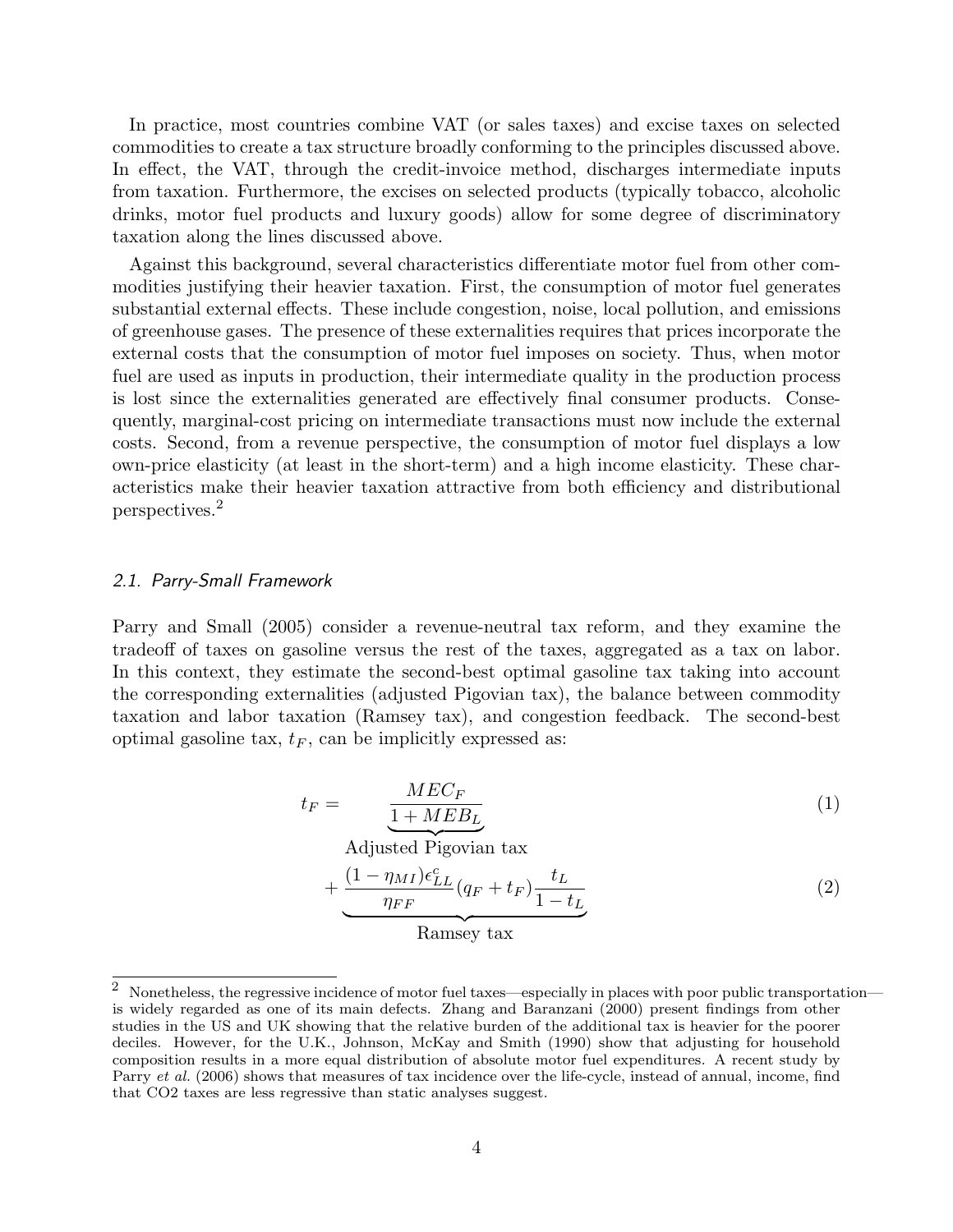$$
+\underbrace{\frac{\beta}{(M/F)}E^{c}[\epsilon_{LL}-(1-\eta_{MI})\epsilon_{LL}^{c}]}_{1-t_L}\frac{t_L}{1-t_L}
$$
\n(3)

## Congestion Feedback

Note that the optimal tax,  $t_F$ , enters into the three terms (1)–(3); through the expressions for  $MEC_F$ ,  $MEB_L$ , and  $t_L$  (Table 2). Consequently, the expression above is an implicit function for  $t_F$ , and must be solved using numerical methods.<sup>3</sup>

- [1] The first component stands for the adjusted Pigovian tax. This term is proportional to the sum of all marginal externalities,  $MEC_F$ , and inversely proportional to (one plus) the marginal excess burden associated with the labor tax,  $MEB<sub>L</sub>$ . In a first-best world, pollution taxes should be set equal to marginal damage—the level that fully internalizes an externality. However, the presence of pre-existing distortionary taxes changes this conclusion. Environmental taxes typically exacerbate pre-existing tax distortions and, therefore, the optimal pollution tax should lie below the Pigovian level. This is driven by the tax-interaction effect, which arises when the pollution tax affects the equilibrium quantity of another taxed good, such as labor. Thus, the excess-burden term accounts for the tax-interaction effect arising from pre-existing distortions due to taxation. Another perspective on this issue is that, relative to a lump-sum taxation world, society is poorer when it has to use distortionary taxation to raise public funds and, consequently, it must live with a larger level of externalities.
- [2] The second component stands for the Ramsey component that involves the usual price and income elasticities of motor fuel use, and of vehicle-miles traveled, which underlie the main idea that motor fuel should be more heavily taxed if it is a relatively weak substitute for leisure. The smaller the price and income elasticities of motor fuel,  $(\eta_{FF}, \text{ and } \eta_{MI})$ the larger this Ramsey component will be. Also, this component is proportional to the compensated labor elasticity, and it grows to allow for decreases in the labor tax,  $t_L$ when labor is more elastic.
- [3] The third component stands for the positive congestion feedback effect of reduced congestion on labor supply. Since labor is taxed, reducing congestion is welfare-improving. The reduced congestion increases time available for both labor and leisure. As it turns out, this component is not very large in practice. Note that the congestion externality is already part of the Pigovian component (1).

 $MEC_F$  is the marginal external cost of motor fuel use, which includes carbon emissions  $(E^{P_F}; \phi \mathcal{O}/\text{gal or } $25 \text{ per ton of carbon})$ , and costs associated with congestion  $(E^C)$ , accidents  $(E^A)$  and pollution  $(E^{P_M}; \phi_2/\text{mile})$ :

$$
MEC_F = E^{P_F} + \frac{\beta}{(M/F)}(E^C + E^A + E^{P_M})
$$

 $MEB<sub>L</sub>$  is the marginal excess burden of labor taxation, which increases with both the wage tax,  $t_L$  and the wage elasticity of labor,  $\epsilon_{LL}$ :

$$
MED_L = \frac{t_L \epsilon_{LL}}{1 - t_L (1 + \epsilon_{LL})}
$$

 $\overline{3}$  A *Mathematica* notebook that will solve for the optimal  $t_F$  is available from the authors.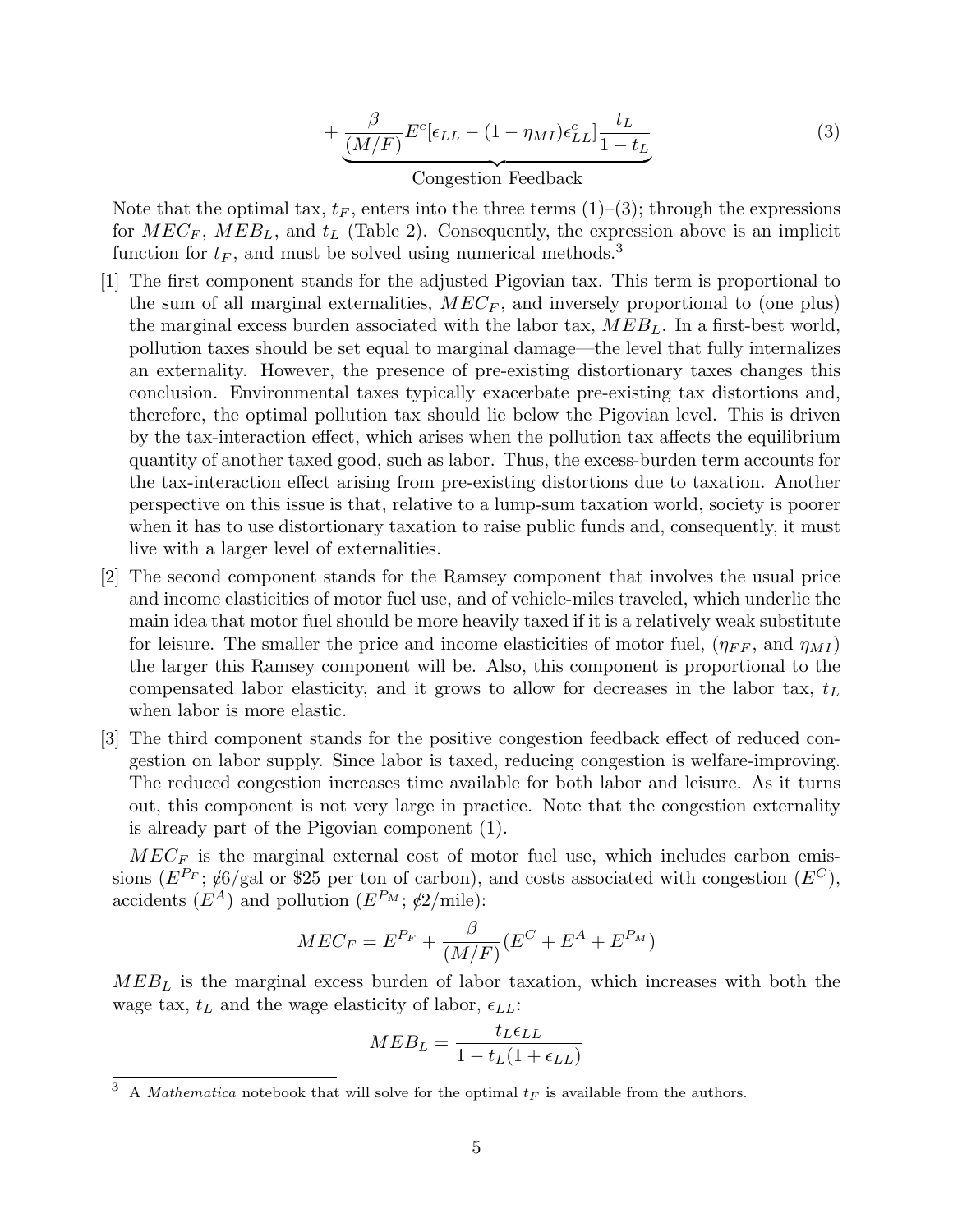Table 2. Notation and Parameter Values

(Parameter values common for all countries are in parentheses.)

- $\eta_{MI}$ : (0.60) Elasticity of demand of vehicle-miles traveled with respect to disposable income.
- $\eta_{MF}$ : (0.22) Elasticity of demand of vehicle-miles traveled with respect to gasoline price.
- $\eta_{FF}$ : (0.55) Own-price elasticity of demand for gasoline.
- $\epsilon_{LL}$ : (0.20) Elasticity of labor supply.
- $\epsilon_{LL}^c$  : (0.35) Compensated elasticity of labor supply.
	- β : (0.40) Fraction of motor fuel demand elasticity due to reduced vehicle-miles traveled;  $\beta = \eta_{MF}/\eta_{MN}$ .

Fuel efficiency, measured as miles/gal is given by a constant-elasticity formula:

$$
\left(\frac{M}{F}\right) = \left(\frac{M^0}{F^0}\right) \left(\frac{q_F + t_F}{q_F + t_F^0}\right)^{-(\eta_{FF} - \eta_{MF})}
$$

The effective (average) tax rate on labor is defined as  $t_L = \alpha_G - (t_F / q_F) \alpha_F$ , where  $\alpha_G$  and  $\alpha_F$  are the shares of government spending and gasoline expenditures in national output.

Table 2 and section 2.2 explains the remaining notation (all notation here is identical to Parry and Small (2005); '0' superscripts indicate initial values). Parameter values that are common for all countries are in parentheses in Table 2. When the values are countryspecific, section 2.2 explains the sources.

#### 2.2. Data sources for country-specific parameter values

- $(M^0/F^0)$ : Initial motor fuel efficiency: P-S use values of 20 miles/gal for U.S. and 30 miles/gal for U.K. From IEA (2007) we obtain values for OECD countries and from IEA (2008) we obtain motor fuel efficiency values for India, Brazil, China and transition countries, the latter we assume is equal to Russia's. A Korean government report<sup>4</sup> stated passenger cars motor fuel efficiency was 10.69 kilometers per liter in  $2006<sup>5</sup>$  For Mexico we obtain values of 28 miles/gal.<sup>6</sup> For the rest of the countries (Portugal, Spain, Switzerland, Austria, Belgium, Luxembourg, Hungary, Iceland, Poland, Turkey and Czech Republic) we used the median value for European countries, 31 miles/gal, and the sample median for South Africa (27 miles/gal).
	- $E^C$ : **External congestion costs:** Congestion costs are highly variable across times and locations; thus P-S use central values of marginal congestion cost of 3.5 cents/mile

<sup>4</sup> See http://www.highbeam.com/doc/1G1-143417929.html; article appeared in YON - Yonhap News Agency of Korea , March 19, 2006.

 $5$  http://www.highbeam.com/doc/1G1-143417929.html

 $6$  Results presented at a *Workshop on Sustainable Transport in Latin America* in Washington DC in 2005 http://www.autoproject.org.cn/english/new advance en/Mex%20TRB%20presentation.pdf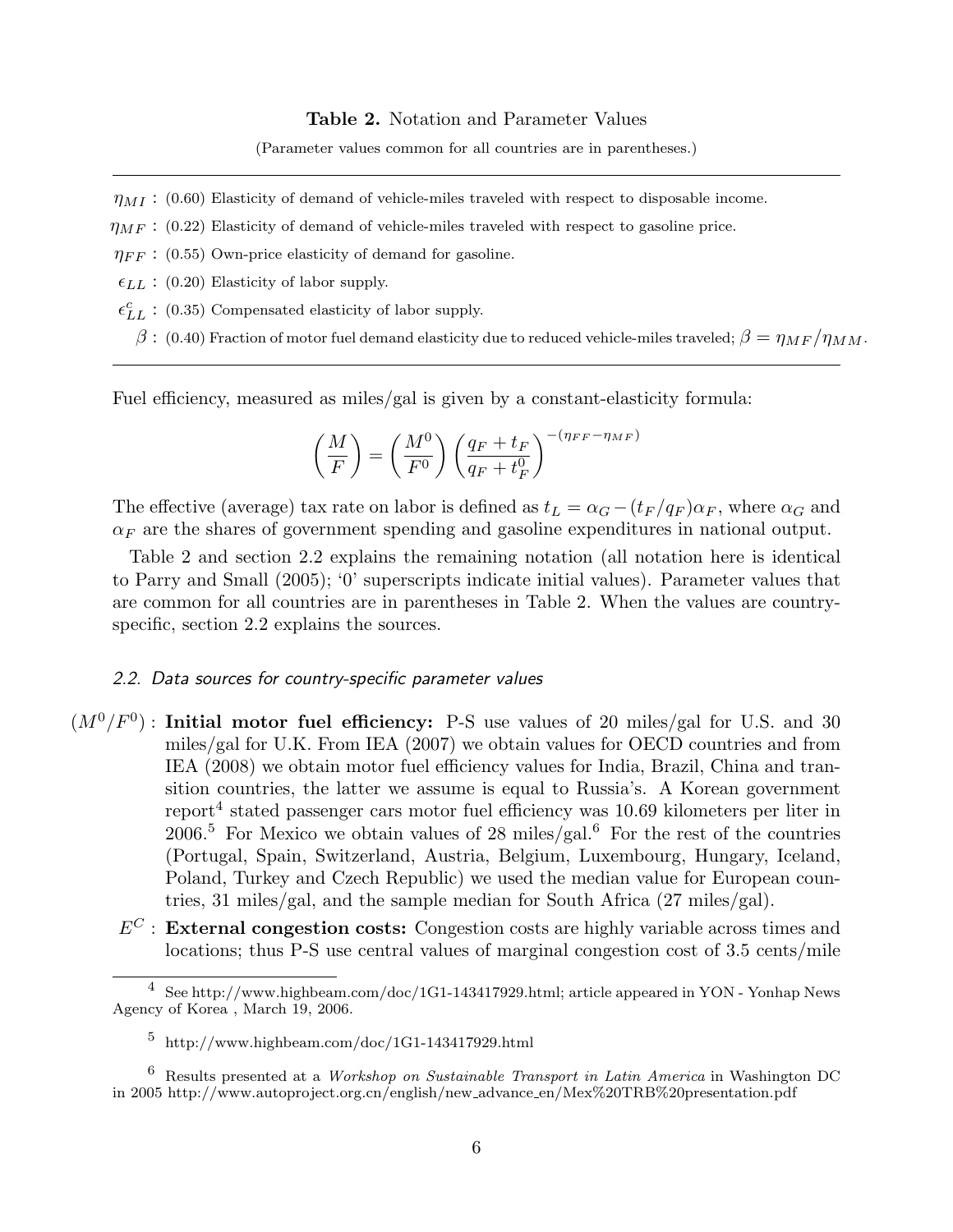for the U.S. and 7 cents/mile for the U.K. From Carisma and Lowder(2008) we take values of deadweight loss European countries based on an INFRAS/IWW 2000 study. Transforming the 0.68% deadweight loss value for U.K. into 7 cents/mile, we compute the values in cents/mile for these other countries. From Carisma and Lowder(2008) we also obtain results for most of the other countries which the authors compile from separate studies. The Korea Transport Institute's latest estimate of congestion costs is of 2.97% of GDP in 2004 while the Ministry of Land, Infrastructure and Transport in Japan estimated congestion costs for this country at around 2% of GDP in 2000. For Sao Paulo, a cost of 2.4% of GDP was estimated by Willoughby (2000); for Mexico City, a cost of 2.65% of GDP by Ochoa and Radian (1997). We use the results for these cities for Brazil and Mexico. For India, we assume the numbers to be similar to those in Bangkok and Kuala Lumpur, 2.1 and 1.8% of GDP respectively according to a study on sustainable infrastructure in Asia completed by the United Nations Economic and Social Commission for Asia and the Pacific (2007). Creutzig and He (2009) estimate the congestion cost for China is 3.35% of GDP and the Russian government has estimated that congestion costs for Russia are about  $3\%$  of GDP.<sup>7</sup> We set the value of congestion cost at 2.15 $\%$  of GDP. Finally, from Carisma and Lowder(2008) we obtain the cost of congestion for U.K. as a percent of GDP to be 3% from which we then transform the other figures into cents/miles. For the rest of the European countries for which we do not have data available (Hungary, Iceland, Slovak Republic, Turkey and Czech Republic), we use the median for all European countries, which is 2.4 cents/mile. For Canada and Australia, we use the median for the whole sample, which is 3.1 cents/mile.

- $E^A$ : External accident costs: P-S take 3.0 and 2.4 cents/mile as the central estimates for the U.S. and U.K., respectively. The difference, according to the authors is mainly based on the fact that the U.K. has about two-thirds as high a willingness to pay for reduction in injury and death, and a lower fatality rate in the U.K. For European countries we rely only on average accident costs in  $\epsilon/1,000$  passenger per km estimated by INFRAS/IWW (2004). Accident costs for China are estimated to be 1.5 % of GDP.<sup>8</sup> For Russia the Government has estimated traffic accident costs to represent 2.55% of GDP.<sup>9</sup> for South Africa, the estimate is of  $1\%$  of GDP,<sup>10</sup> and for Australia, 2.3% of GDP. Mendoza et al. (1998). estimate that external accident costs for Mexico represent 0.35% of GDP. Mohan (2002) provides estimates of external crash cost for Brazil, Korea and India.
- $q_F:$  Producer price (ex-tax) and initial gasoline tax rates  $(t_F^0){:}$  Most of the extax prices and taxes data are taken from the March 2009 issue of Energy Détente. For Brazil, India, Russia, South Africa and Norway we use ex-tax prices and taxes

<sup>7</sup> http://www.latimes.com/news/nationworld/world/la-fg-russia-roads15-2009jul15,0,6188164.story

<sup>8</sup> http://www.car-accidents.com/country-car-accidents/china-car-accidents-crash.html

<sup>9</sup> http://www.kommersant.com/p-13563/r 500/Traffic accident/

 $10$  http://findarticles.com/p/articles/mi\_qa5327/is\_291/ai\_n29030852/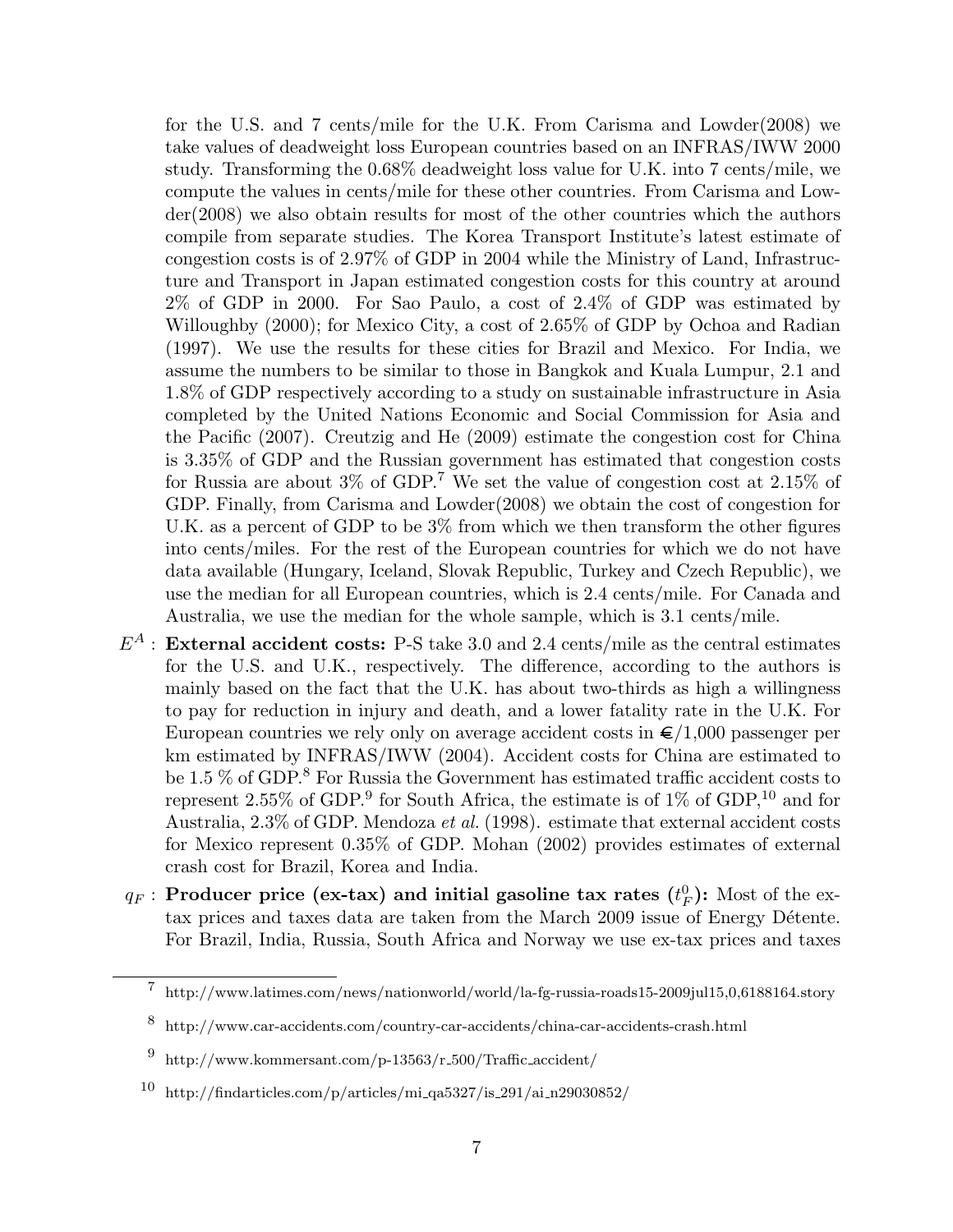in 2005 from Energy Détente. For Iceland and Poland we used the median of pre-tax price and tax for all European countries, 473 cents and 327 cents respectively.

- $\alpha_G$ : Total government spending over GDP: Parry and Small (2005) use central values of 0.35 for the U.S. and 0.45 for the U.K., based on summing average labor and consumption tax rates in Mendoza et al. (1994). We use two sources for data on general Government expenditure: the OECD stats and World Economic Outlook (WEO).<sup>11</sup> We averaged government expenditure for the period  $2005-07$  so as to smooth variability.
- $\alpha_F$ : Fuel production shares: Using the the shares of gross domestic production spent on motor fuel, Parry and Small (2005) set values of 0.012 values for the U.S. and 0.009 for the U.K. The calculation is based on n 1999 consumption of motor fuel multiplied by the gasoline price/gal net-of-tax over GDP. For our estimates we use data for billions of barrels of Motor gasoline consumed by each country in 2006 from IEA. The gasoline price net of tax  $(q_F)$  that we use is from Energy Détente.

See Table 6 for country-specific parameter values, and Table 7 for the list of data sources.

#### 3. Optimal Fuel Taxes for Selected Countries

In this section, we estimate the optimal motor fuel taxes for the group of countries considered in this study, which includes OECD members and the BRICs (Brazil, Russia, India and China) and South Africa. These countries, as a group, account for more than 80 percent of fossil-fuel related green house gas (GHG) emissions (see Fig. 2). Note that these emissions include coal emissions which may be the predominant source in some countries, like China.

Table 3 shows the estimated optimal motor fuel taxes, given the values of the benchmark parameters, for our group of countries. These results should be taken as broadly indicative and not as precise estimates of the optimal taxes. We shall discuss their sensitivity to key parameters below. In Table 3, the countries are sorted, in descending order, by the difference between the optimal tax on motor fuel  $(t_F)$  and the actual tax  $(t_F^0)$ . Countries undertaxing motor fuel the most appear at the top of the table while countries that would be overtaxing motor fuel the most appear closer to the bottom of the table.

China and the USA, the two largest transport oil-related GHG emitters in 2006 according to data from the International Energy Agency (IEA) (see last column in Table 3) are among the six countries that are undertaxing fossil fuels. The rest of the countries that are undertaxing are among the few countries in the world that individually account for more than  $2\%$  of total transport oil-related emissions.<sup>12</sup> Note that the size of a country's

 $11$  OECD. Stat includes data and metadata for OECD countries and selected non-member economies. The World Economic Outlook (WEO) database contains selected macroeconomic data series from the statistical appendix of the World Economic Outlook report, the result of analysis and projections carried out by IMF for many individual countries and country groups.

 $12$  In the table, only Germany, Japan, France Italy and India show transport oil related emissions of more than 2% of world total. Outside our list of countries, Iran and Saudi Arabia, each accounting for 2.1% ot total transport oil-related emissions are the only countries with comparable high fuel oil emissions in 2006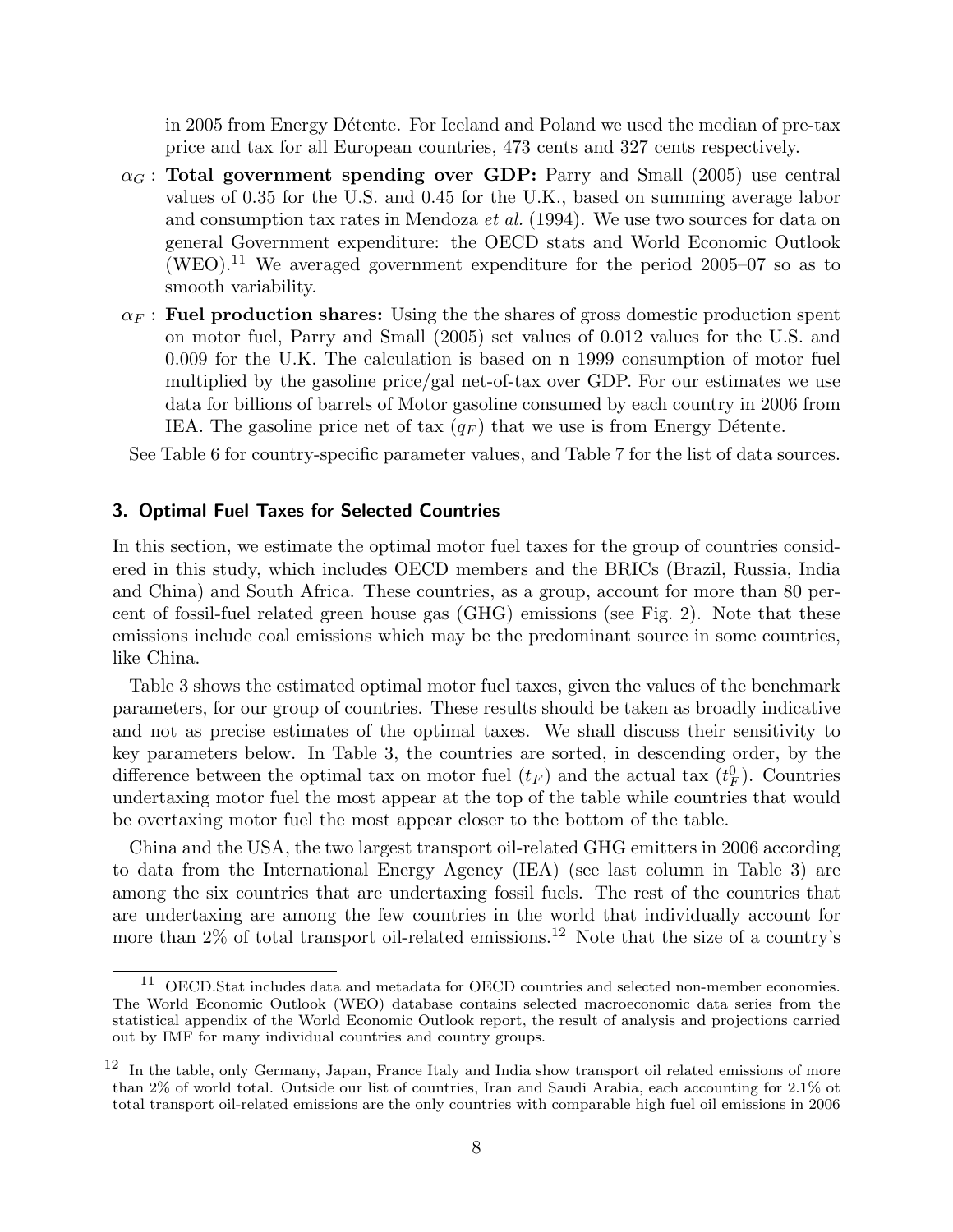

(Source: http://www.oecd.org/environment/outlookto $R@$ ) Fig. 2. Anthropogenic green house emissions: OECD, BRICs and Rest of the World.

emissions do not play any role in the determination of the optimal tax,  $t_F$ , in (1)–(3). However, obviously, the size of the tax does affect final prices and energy efficiency.

The Ramsey and Pigou components dominate the determination of  $t_F$ , with the Congestion Feedback component playing a very minor role (note that the congestion externality is part of the Pigou component). The relative importance of the Ramsey and Pigou components in Table 3 is driven mostly by differences in producer prices,  $q_F$  (Table 6). The lower  $q_F$  the lower the Ramsey component—e.g., compare Germany and the UK in table 3, and note the difference in  $q_F$  in Table 6. Table 3 reports the implied excess burden of non-motor fuel taxation  $(1 + MEB_L)$ . (Remember that in this framework all other taxes are lumped into an aggregate labor tax.) These values are broadly in line with the lower-range of values used in the literature for the marginal cost of funds, between 1.1 and 1.25. Other things equal, the larger the  $MEB_L$ , the larger the optimal motor fuel tax.

Fig. 3 summarizes (using *box plots*<sup>13</sup>) the results in Table 4, which shows the impact of changes in the values of key parameters in the results, across the different countries. The size of the response to the variation in a particular parameter depends on the values of all others, so these results inform on what matters most, given the configuration of parameters. We consider changes of 0.1 in the values of the labor and motor fuel elasticities, and changes of  $\ell$ 10 in the climate-change emissions damage.

**Figure 4.**<br>There is large heterogeneity in the response across countries when altering three of the

according to IEA.

<sup>&</sup>lt;sup>13</sup> A box plot is a histogram-like method of displaying data. The quartiles  $Q_1$  and  $Q_3$  delimit the box, while the statistical median is represented by a horizontal line in the box. The "whisker" are extended to the farthest points that are within  $\frac{3}{2}$  times the interquartile range of  $(Q_3 - Q_1)$ . Then, every point more than  $\frac{3}{2}$  times the interquartile range from the end of a box, is represented by a dot, and it is considered an outlier.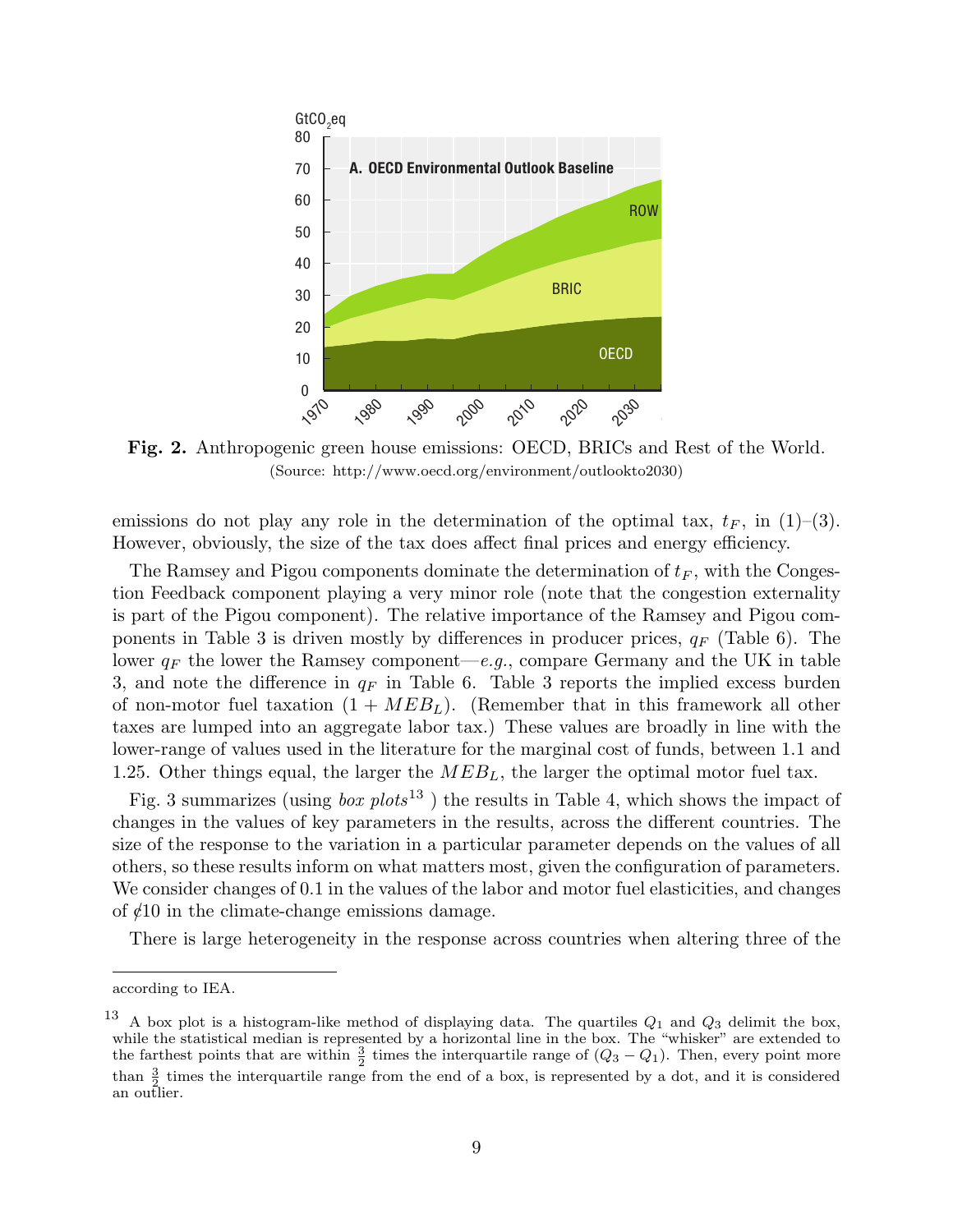

Fig. 3. Response of the Optimal Fuel Taxes to variations of 0.1 in the value of each elasticity, and of  $\ell$ 10 in the value of the GHG emission externality ( $\Delta t_F$  in  $\ell$ /gal).

elasticities: the compensated labor elasticity,  $\epsilon_L^C$ , the elasticity of demand of vehicle-miles traveled with respect to disposable income,  $\eta_{MI}$ , and the own-price elasticity of demand for gasoline,  $\eta_{FF}$  (note the spreads in Fig. 3). The range of responses when changing the elasticity of demand of vehicle-miles traveled with respect to gasoline price,  $\eta_{MF}$ , and the damage associated with emissions,  $E^{P_F}$  is much narrower. The uncompensated labor elasticity shows a rather unimportant effect, and little variation. The median (horizontal bar within each box) effects of  $\Delta \epsilon_L^C$ ,  $\Delta \eta_{MF}$ , and  $\Delta E^{P_F}$  are about  $\ell 10$ /gal. The magnitude of the median effects to  $\Delta \eta_{MI}$  and  $\Delta \eta_{FF}$  is twice as large, about  $-20\frac{\ell}{gal}$ .

Table 5 shows the optimal taxes when we increase the labor elasticities by 50 percent  $(\epsilon_{LL} = 0.30, \text{ and } \epsilon_{LL}^c = 0.53, \text{ versus baseline of } \epsilon_{LL} = 0.20, \text{ and } \epsilon_{LL}^c = 0.35), \text{ bringing}$ them to the upper bound of the 95 percent interval discussed in Parry-Small. While also increasing the value of the climate-change damage to  $E^{P_F} = $100$  per ton of carbon. In this case, now more than half of the countries would be undertaxing motor fuel. In terms of GHG emissions, however, the group of undertaxing countries accounts now for only 8 percent more than in the baseline calculation.

#### 3.1. Climate-Change Externality

When considering the effects of the changes in the climate-change emissions damage,  $\Delta E^{P_F}$ , we may be inclined to expect a less than 1:1 response  $\Delta t_F$  because of the marginal cost of funds adjustment. Indeed the first impact through the Adjusted Pigou component (1) will be less than 1:1 as long as  $MEB<sub>L</sub> > 0$ . However, when a larger  $t_F$  enters into the Ramsey (2) and Congestion Feedback (3) components, there's a second round of adjustments and  $t_F$  must raise further to balance the left-hand side and right-hand side of (1)–(3). When the all the dust is settled, the final impact  $\Delta t_F$  exceeds  $\Delta E^{P_F}$ , by about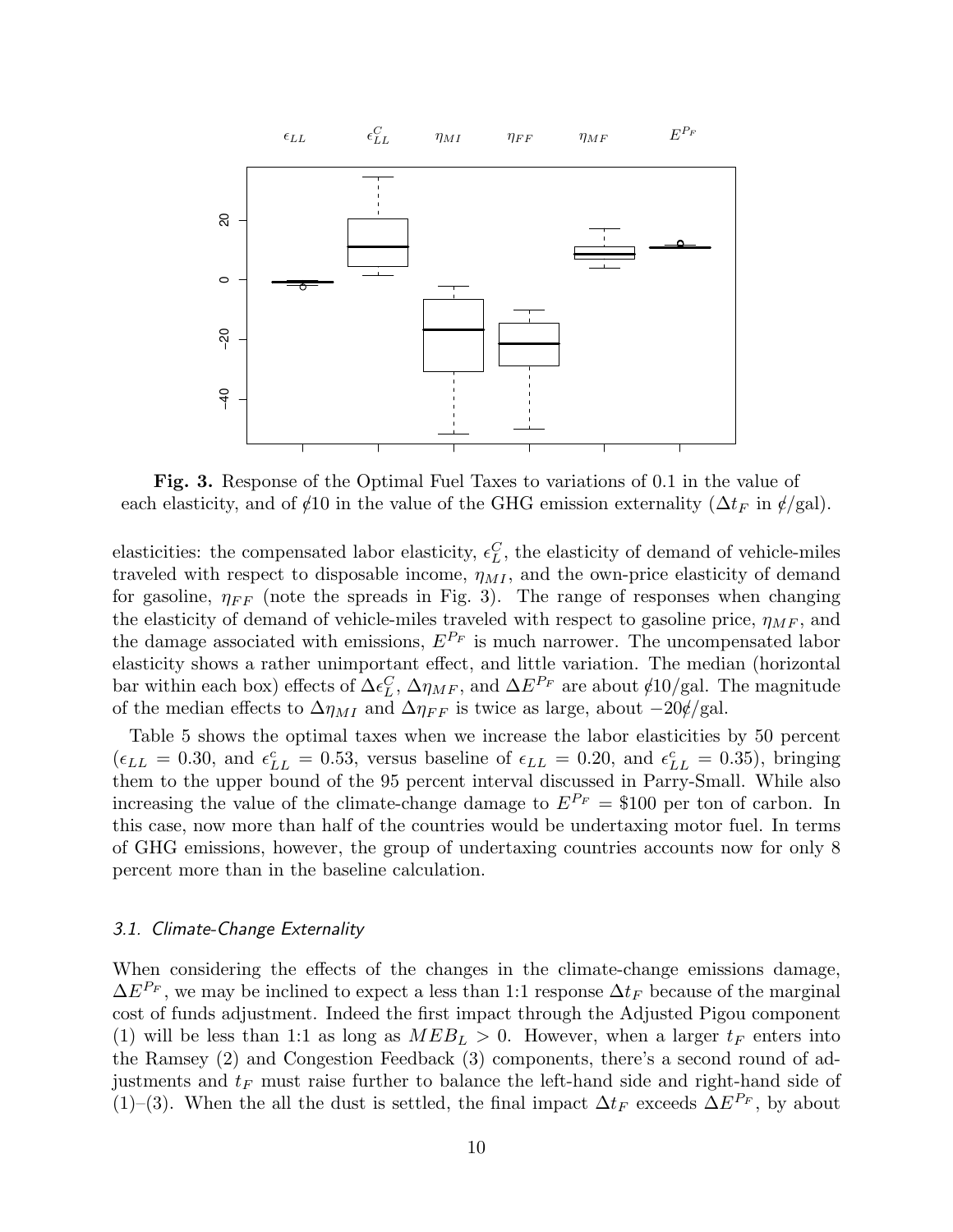10 percent (Table 4).

Note also, that even if there were an international agreement on the value of the climatechange externality,  $E^{P_F}$ , the impact of this component on the overall tax on motor fuel,  $t_F$ , varies in each country, as equations (1)–(3) make apparent.

### 4. Conclusions

The taxation of motor fuel displays a great variability across different countries. While these products are generally subject to broadly similar consumption taxes, the rates applied by individual countries, especially on the excise component, vary substantially. Parry and Small (2005) develop a model balancing the level motor fuel taxes against all other taxes. They show that the second-best optimal tax on motor fuel can be broken into several components: an adjusted Pigovian tax to account for the external effects of motor fuel; a general Ramsey-type consumption tax component; and a reduced-congestion feedback.

In this paper, we apply the Parry-Small framework to estimate the second-best optimal level taxation of motor fuel for OECD and BRICs, which jointly account for about 80 percent of fossil-fuel world GHG emissions. In the benchmark specification, we find that six countries, China, Russia, the U.S., Brazil, Mexico and Canada, accounting for more than 40 percent of transport oil GHG emissions, would be undertaxing fossil fuels. Increasing the shadow value on GHG emissions to \$100 per ton of carbon (from the \$25 benchmark value) and the size of the labor-leisure substitution response to wages result in more than half the considered countries undertaxing fossil fuels.

We evaluate the sensitivity of the results to the values of the elasticities and externalities that we use by computing numerical derivatives evaluated with each country's specific parameter values. We find that varying the values of these parameters—within the level of uncertainty reasonably associated with them—significantly affects the quantitative results although the qualitative results are more robust. This implies that, while informative, the results must be taken as indicative. The further analysis for a particular country must rely in a well-informed choice for the values of their country-specific parameters.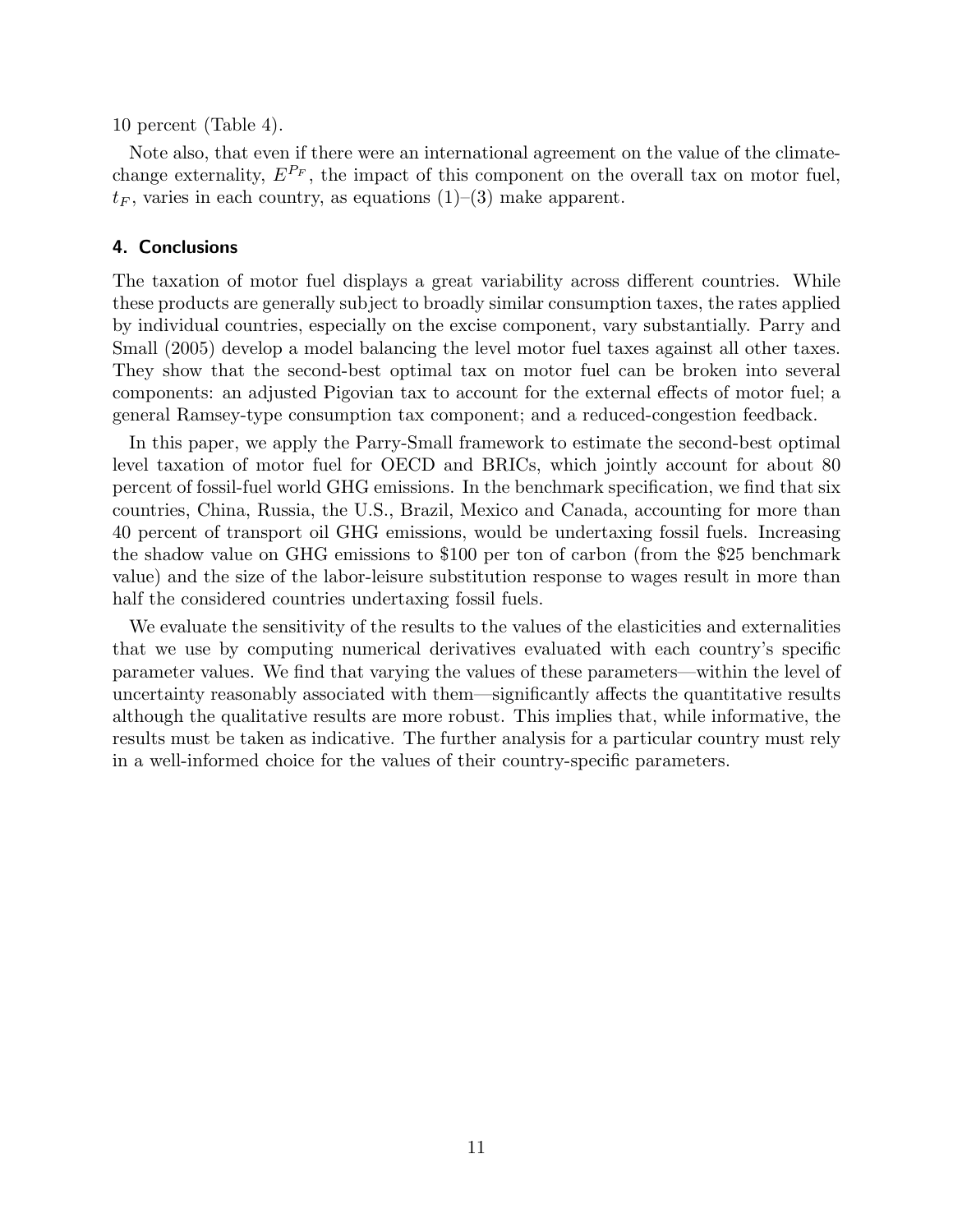| Dencimial N values for Dabor Plasticities and Chinate-Change PAternality<br>$(\epsilon_{LL} = 0.20, \epsilon_{LL}^c = 0.35, \text{ and } E^{P_F} = $25 \text{ per ton of carbon.})$ |                  |            |                  |              |                      |                 |                                                                                                        |                |  |  |  |
|-------------------------------------------------------------------------------------------------------------------------------------------------------------------------------------|------------------|------------|------------------|--------------|----------------------|-----------------|--------------------------------------------------------------------------------------------------------|----------------|--|--|--|
| Optimal Fuel Tax                                                                                                                                                                    |                  |            |                  |              |                      |                 |                                                                                                        |                |  |  |  |
|                                                                                                                                                                                     | (U.S. cents/gal) |            |                  |              |                      |                 |                                                                                                        |                |  |  |  |
|                                                                                                                                                                                     |                  |            |                  |              | Actual               |                 | Excess                                                                                                 | % World GHG    |  |  |  |
|                                                                                                                                                                                     | Pigou            | Ramsey     | Total<br>Cong.   |              | $\operatorname{Tax}$ | Difference      | Burden                                                                                                 | Motor Fuel     |  |  |  |
|                                                                                                                                                                                     |                  |            |                  | $t_{\cal F}$ | $t_F^0$              |                 | $(t_F - t_F^0)$ $(1 + MEB_L)$                                                                          | Emissions $1/$ |  |  |  |
|                                                                                                                                                                                     |                  |            |                  |              |                      |                 | Countries that undertax motor fuel $(t_F > t_F^0)$ ; account for 41% of motor fuel GHG world emissions |                |  |  |  |
| China                                                                                                                                                                               | 147              | $16\,$     | $\mathbf{1}$     | 165          | 44                   | 121             | 1.05                                                                                                   | 8.03           |  |  |  |
| Russia                                                                                                                                                                              | 122              | $27\,$     | $\,2$            | 151          | 70                   | 81              | 1.10                                                                                                   | 2.98           |  |  |  |
| <b>US</b>                                                                                                                                                                           | 75               | 23         | $\mathbf{1}$     | 99           | 40                   | 59              | 1.10                                                                                                   | 22.39          |  |  |  |
| <b>Brazil</b>                                                                                                                                                                       | 80               | 73         | $\overline{2}$   | 156          | 100                  | 56              | 1.19                                                                                                   | 2.28           |  |  |  |
| Mexico                                                                                                                                                                              | 82               | $22\,$     | $\mathbf{1}$     | 105          | 61                   | 44              | 1.06                                                                                                   | $2.39\,$       |  |  |  |
| Canada                                                                                                                                                                              | $58\,$           | 59         | $\mathbf{1}$     | 118          | $\boldsymbol{92}$    | ${\bf 26}$      | 1.14                                                                                                   | 2.45           |  |  |  |
| Countries that overtax motor fuel $(t_F < t_F^0)$ ; account for 28% of motor fuel GHG world emissions                                                                               |                  |            |                  |              |                      |                 |                                                                                                        |                |  |  |  |
| Hungary                                                                                                                                                                             | 71               | 151        | $\overline{2}$   | 224          | $227\,$              | $-3$            | $1.24\,$                                                                                               | 0.17           |  |  |  |
| Greece                                                                                                                                                                              | 96               | 117        | $\,2$            | 216          | 241                  | $-25$           | 1.17                                                                                                   | 0.49           |  |  |  |
| France                                                                                                                                                                              | 98               | $251\,$    | 5                | 353          | 379                  | $-26$           | 1.28                                                                                                   | 2.16           |  |  |  |
| Luxembourg                                                                                                                                                                          | 124              | 114        | $\boldsymbol{2}$ | 241          | $280\,$              | $-39$           | $1.15\,$                                                                                               | $0.07\,$       |  |  |  |
| Italy                                                                                                                                                                               | 104              | $\,204$    | $\overline{4}$   | 312          | 362                  | $-50$           | 1.23                                                                                                   | $2.06\,$       |  |  |  |
| Australia                                                                                                                                                                           | 62               | $42\,$     | $\mathbf{1}$     | 105          | 156                  | $-51$           | 1.12                                                                                                   | 1.04           |  |  |  |
| India                                                                                                                                                                               | 81               | ${\bf 28}$ | $\mathbf{1}$     | 110          | 184                  | $-74$           | 1.08                                                                                                   | $3.15\,$       |  |  |  |
| Czech Republic                                                                                                                                                                      | $72\,$           | 126        | 1                | 199          | 276                  | $-77$           | 1.18                                                                                                   | 0.23           |  |  |  |
| Belgium                                                                                                                                                                             | 78               | $\,203$    | 1                | $282\,$      | 374                  | $-92$           | 1.24                                                                                                   | 0.51           |  |  |  |
| Germany                                                                                                                                                                             | 129              | 175        | $\bf 5$          | 309          | 402                  | $-93$           | $1.19\,$                                                                                               | $2.76\,$       |  |  |  |
| Austria                                                                                                                                                                             | 53               | 159        | $\boldsymbol{0}$ | 213          | 308                  | $-95$           | 1.23                                                                                                   | $0.35\,$       |  |  |  |
| Spain                                                                                                                                                                               | 64               | 94         | $\mathbf{1}$     | 158          | $254\,$              | $-96$           | 1.14                                                                                                   | 1.77           |  |  |  |
| Denmark                                                                                                                                                                             | 48               | $227\,$    | $\boldsymbol{0}$ | $275\,$      | 385                  | $-110$          | $1.26\,$                                                                                               | $0.20\,$       |  |  |  |
| Sweden                                                                                                                                                                              | 34               | 175        | $\overline{0}$   | 209          | 321                  | $-112$          | 1.25                                                                                                   | 0.32           |  |  |  |
| Japan                                                                                                                                                                               | 67               | 42         | $\mathbf{1}$     | 110          | 233                  | $-123$          | 1.11                                                                                                   | 5.45           |  |  |  |
| $\ensuremath{\mathrm{UK}}\xspace$                                                                                                                                                   | 109              | $43\,$     | $\boldsymbol{3}$ | 155          | $280\,$              | $-125$          | 1.15                                                                                                   | 1.76           |  |  |  |
| Poland                                                                                                                                                                              | $72\,$           | 123        | $\mathbf{1}$     | 196          | 327                  | $-131$          | 1.17                                                                                                   | $0.56\,$       |  |  |  |
| ${\rm Portugal}$                                                                                                                                                                    | 62               | 172        | $\mathbf{1}$     | 236          | $371\,$              | $\textbf{-135}$ | 1.21                                                                                                   | 0.32           |  |  |  |
| Slovak Republic                                                                                                                                                                     | $73\,$           | 100        | $\mathbf{1}$     | 174          | $323\,$              | $-149$          | 1.14                                                                                                   | $0.08\,$       |  |  |  |
| Finland                                                                                                                                                                             | $73\,$           | 145        | $\boldsymbol{2}$ | 219          | 390                  | $-171$          | $1.18\,$                                                                                               | $0.25\,$       |  |  |  |
| Iceland                                                                                                                                                                             | $74\,$           | $77\,$     | $\mathbf{1}$     | 152          | 327                  | $-175$          | $1.11\,$                                                                                               | $\rm 0.02$     |  |  |  |
| Netherlands                                                                                                                                                                         | 71               | 184        | $\mathbf{1}$     | 256          | 432                  | $-176$          | $1.20\,$                                                                                               | $\,0.63\,$     |  |  |  |
| Switzerland                                                                                                                                                                         | 51               | $74\,$     | $\boldsymbol{0}$ | 126          | 311                  | $\mbox{-}185$   | $1.13\,$                                                                                               | $\rm 0.31$     |  |  |  |
| Ireland                                                                                                                                                                             | $52\,$           | 83         | $\boldsymbol{0}$ | 135          | $327\,$              | $-192$          | 1.12                                                                                                   | $0.24\,$       |  |  |  |
| Korea                                                                                                                                                                               | 107              | $22\,$     | $\mathbf{1}$     | 131          | $327\,$              | $-196$          | $1.06\,$                                                                                               | $1.82\,$       |  |  |  |
| South Africa                                                                                                                                                                        | $53\,$           | 13         | $\mathbf{1}$     | 67           | 266                  | $-199$          | 1.08                                                                                                   | $0.57\,$       |  |  |  |
| Norway                                                                                                                                                                              | $53\,$           | 126        | $\mathbf{1}$     | 180          | 399                  | $-219$          | 1.14                                                                                                   | $0.21\,$       |  |  |  |
| New Zealand                                                                                                                                                                         | $48\,$           | $28\,$     | $\boldsymbol{0}$ | $76\,$       | $385\,$              | $-309$          | $1.10\,$                                                                                               | $0.17\,$       |  |  |  |
| Turkey                                                                                                                                                                              | 61               | 34         | 1                | $96\,$       | 491                  | $\mbox{-}395$   | $1.11\,$                                                                                               | $0.72\,$       |  |  |  |

### Table 3. Optimal Motor Fuel Taxes: Benchmark Case

Benchmark Values for Labor Elasticities and Climate-Change Externality

 $1/$  Source: Authors' calculations and IEA (2006)  $\rm CO_2$  Emissions by Sector.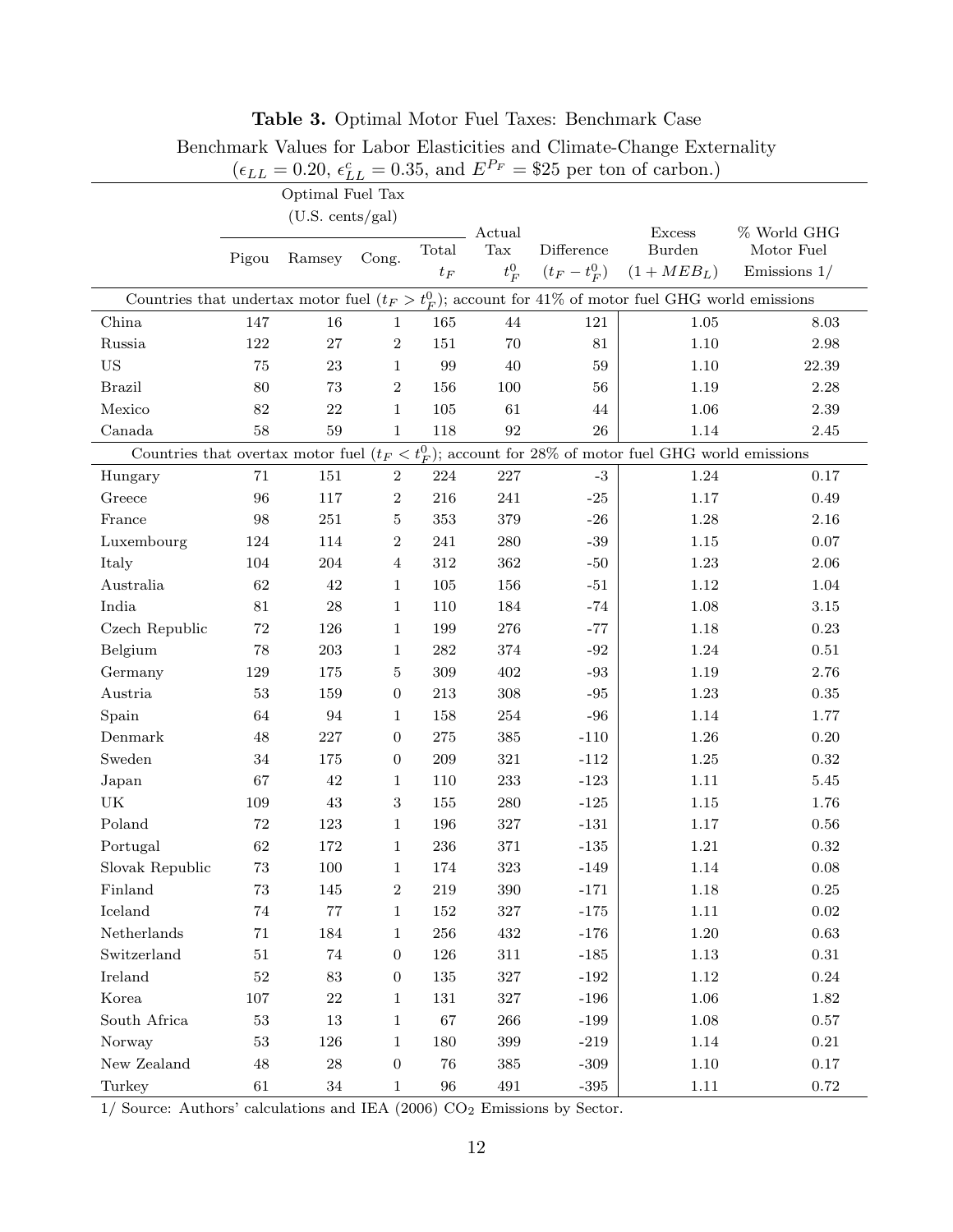| Response (in cents) of optimal motor fuel tax $(\Delta t_F)$ to increase of: |                                        |                   |             |             |             |           |  |  |  |
|------------------------------------------------------------------------------|----------------------------------------|-------------------|-------------|-------------|-------------|-----------|--|--|--|
|                                                                              | $0.1 \ \mathrm{in}$<br>$\sqrt{410}$ in |                   |             |             |             |           |  |  |  |
|                                                                              | $\epsilon_{LL}$                        | $\epsilon^c_{LL}$ | $\eta_{MI}$ | $\eta_{FF}$ | $\eta_{MF}$ | $E^{P_F}$ |  |  |  |
| Australia                                                                    | $-0.6$                                 | 4.8               | $-7.3$      | $-12.6$     | $7.2\,$     | 10.9      |  |  |  |
| Austria                                                                      | $-1.4$                                 | 21.0              | $-31.4$     | $-28.0$     | 6.7         | 10.8      |  |  |  |
| Belgium                                                                      | $-2.2$                                 | 27.3              | $-41.0$     | $-38.2$     | 10.3        | 11.0      |  |  |  |
| <b>Brazil</b>                                                                | $-0.9$                                 | 9.0               | $-13.6$     | $-19.2$     | $10.0\,$    | 11.2      |  |  |  |
| Canada                                                                       | $-0.6$                                 | 6.9               | $-10.4$     | $-13.6$     | 6.5         | 10.8      |  |  |  |
| China                                                                        | $-0.3$                                 | 1.7               | $-2.5$      | $-14.8$     | 16.0        | 12.2      |  |  |  |
| Czech Republic                                                               | $-1.1$                                 | 15.9              | $-23.8$     | $-25.7$     | 9.1         | 11.0      |  |  |  |
| Denmark                                                                      | $-1.5$                                 | 30.8              | $-46.2$     | $-37.1$     | 6.0         | 10.7      |  |  |  |
| Finland                                                                      | $-0.8$                                 | 17.7              | $-26.5$     | $-27.9$     | 9.1         | 10.7      |  |  |  |
| France                                                                       | $-1.8$                                 | 34.4              | $-51.6$     | $-50.1$     | 14.1        | 11.2      |  |  |  |
| Germany                                                                      | $-1.2$                                 | $21.5\,$          | $-32.2$     | $-40.7$     | 17.2        | 11.0      |  |  |  |
| Greece                                                                       | $-1.0$                                 | 14.1              | $-21.2$     | $-27.0$     | 12.0        | 10.9      |  |  |  |
| Hungary                                                                      | $-1.5$                                 | $20.0\,$          | $-30.0$     | $-29.8$     | $\ \, 9.2$  | 10.9      |  |  |  |
| Iceland                                                                      | $-0.6$                                 | 8.8               | $-13.3$     | $-18.3$     | 8.6         | 10.6      |  |  |  |
| India                                                                        | $-0.4$                                 | $3.1\,$           | $-4.6$      | $-13.9$     | $\,9.8$     | 11.3      |  |  |  |
| Ireland                                                                      | $-0.7$                                 | 9.8               | $-14.7$     | $-16.1$     | $5.8\,$     | 10.5      |  |  |  |
| Italy                                                                        | $-1.5$                                 | 26.3              | $-39.4$     | $-41.9$     | 14.1        | 11.0      |  |  |  |
| Japan                                                                        | $-0.5$                                 | $4.8\,$           | $-7.3$      | $-14.2$     | $8.2\,$     | 11.0      |  |  |  |
| Korea                                                                        | $-0.3$                                 | 2.4               | $-3.6$      | $-18.3$     | 13.7        | 11.4      |  |  |  |
| Luxembourg                                                                   | $-1.4$                                 | 13.9              | $-20.9$     | $-30.5$     | 15.7        | 11.1      |  |  |  |
| Mexico                                                                       | $-0.2$                                 | 2.3               | $-3.4$      | $-10.8$     | 8.7         | 11.0      |  |  |  |
| Netherlands                                                                  | $-1.2$                                 | 23.3              | $-35.0$     | $-33.3$     | 9.0         | 10.7      |  |  |  |
| New Zealand                                                                  | $-0.4$                                 | 3.1               | $-4.7$      | $-10.6$     | 6.0         | 10.7      |  |  |  |
| Norway                                                                       | $-0.7$                                 | 15.0              | $-22.5$     | $-21.8$     | 6.1         | 10.6      |  |  |  |
| Poland                                                                       | $-1.0$                                 | 15.1              | $-22.6$     | $-24.7$     | 8.8         | 10.7      |  |  |  |
| Portugal                                                                     | $-1.1$                                 | 22.2              | $-33.3$     | $-30.9$     | $7.9\,$     | 10.9      |  |  |  |
| Russia                                                                       | $-0.7$                                 | 3.1               | $-4.6$      | $-16.3$     | 14.9        | 12.6      |  |  |  |
| Slovak Republic                                                              | $-0.8$                                 | 11.8              | $-17.8$     | $-21.4$     | 8.7         | 10.7      |  |  |  |
| South Africa                                                                 | $-0.3$                                 | 1.5               | $-2.2$      | $-10.2$     | $7.0\,$     | 11.4      |  |  |  |
| Spain                                                                        | $-0.7$                                 | 11.1              | $-16.7$     | $-19.2$     | 7.5         | 10.7      |  |  |  |
| Sweden                                                                       | $-1.0$                                 | 23.4              | $-35.0$     | $-27.7$     | $4.0\,$     | $10.7\,$  |  |  |  |
| Switzerland                                                                  | $-0.7$                                 | $\!\!\!\!\!8.9$   | $-13.3$     | $-15.4$     | $6.0\,$     | 10.7      |  |  |  |
| Turkey                                                                       | $-0.5$                                 | $4.0\,$           | $-6.0$      | $-14.4$     | $8.2\,$     | 11.0      |  |  |  |
| U.K.                                                                         | $-1.0$                                 | $5.2\,$           | $-7.7$      | $-24.6$     | $16.5\,$    | 12.3      |  |  |  |
| U.S.                                                                         | $-0.6$                                 | $2.8\,$           | $-4.1$      | $-10.3$     | $8.4\,$     | 11.8      |  |  |  |
| Mean                                                                         | $-0.9$                                 | 12.8              | $-19.1$     | $-23.1$     | $9.6\,$     | 11.0      |  |  |  |
| Median                                                                       | $-0.8$                                 | $11.5\,$          | $-17.2$     | $-21.6$     | $8.8\,$     | 10.9      |  |  |  |
| <b>Standard Deviation</b>                                                    | $\rm 0.5$                              | 9.3               | 14.0        | $10.2\,$    | $3.5\,$     | 0.50      |  |  |  |

Table 4. Sensitivity of Optimal Motor Fuel Taxes to the values of several parameters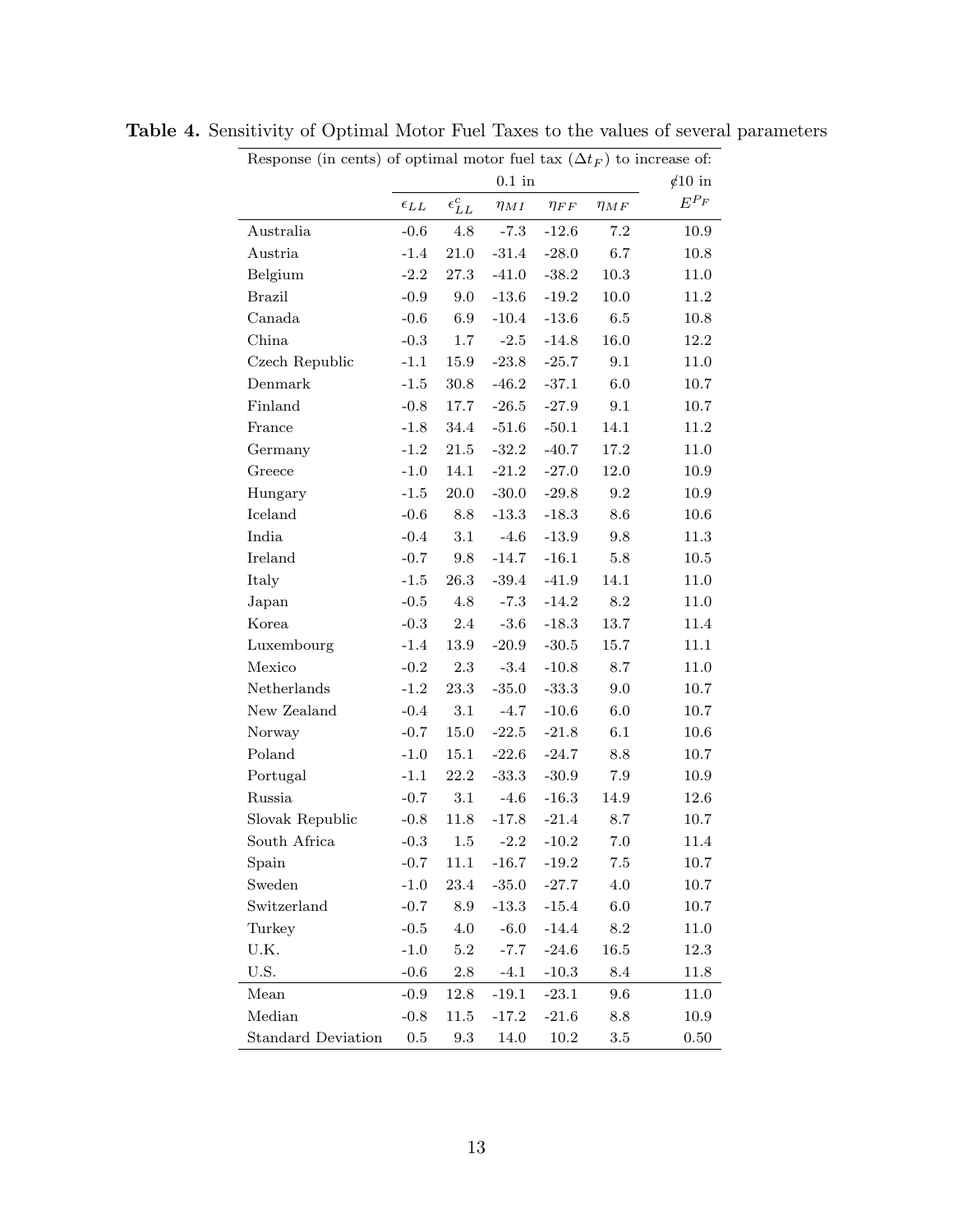|                 | $(\epsilon_{LL} = 0.30, \epsilon_{LL}^c = 0.53, \text{ and } E^{P_F} = $100 \text{ per ton of carbon.})$ |                                                                                                        |                  |                   |                                 |               |                                                                                                       |                              |  |  |  |  |
|-----------------|----------------------------------------------------------------------------------------------------------|--------------------------------------------------------------------------------------------------------|------------------|-------------------|---------------------------------|---------------|-------------------------------------------------------------------------------------------------------|------------------------------|--|--|--|--|
|                 | Optimal Fuel Tax                                                                                         |                                                                                                        |                  |                   |                                 |               |                                                                                                       |                              |  |  |  |  |
|                 |                                                                                                          | (U.S. cents/gal)                                                                                       |                  |                   | Actual                          |               | <b>Excess</b>                                                                                         | % World GHG                  |  |  |  |  |
|                 | Pigou                                                                                                    | Ramsey<br>Cong.                                                                                        |                  | Total<br>$t_F$    | $\operatorname{Tax}$<br>$t_F^0$ | Difference    | Burden<br>$(t_F - t_F^0)$ $(1 + MEB_L)$                                                               | Motor Fuel<br>Emissions $1/$ |  |  |  |  |
|                 |                                                                                                          | Countries that undertax motor fuel $(t_F > t_F^0)$ ; account for 50% of motor fuel GHG world emissions |                  |                   |                                 |               |                                                                                                       |                              |  |  |  |  |
| France          | 103                                                                                                      | 461                                                                                                    | $\overline{7}$   | 571               | 379                             | 192           | 1.48                                                                                                  | 2.16                         |  |  |  |  |
| China           | 165                                                                                                      | 27                                                                                                     | $\boldsymbol{2}$ | 194               | 44                              | 150           | 1.07                                                                                                  | 8.03                         |  |  |  |  |
| Hungary         | 80                                                                                                       | 269                                                                                                    | $\boldsymbol{3}$ | 351               | 227                             | 124           | 1.40                                                                                                  | 0.17                         |  |  |  |  |
| <b>Brazil</b>   | 91                                                                                                       | 127                                                                                                    | $\overline{4}$   | 222               | 100                             | 122           | 1.30                                                                                                  | 2.28                         |  |  |  |  |
| Russia          | 137                                                                                                      | 46                                                                                                     | $\sqrt{3}$       | 186               | 70                              | 116           | 1.16                                                                                                  | 2.98                         |  |  |  |  |
| Italy           | 111                                                                                                      | 358                                                                                                    | 6                | 476               | 362                             | 114           | 1.38                                                                                                  | 2.06                         |  |  |  |  |
| <b>US</b>       | 90                                                                                                       | 40                                                                                                     | $\mathbf{1}$     | 132               | 40                              | 92            | 1.16                                                                                                  | 22.39                        |  |  |  |  |
| Denmark         | 57                                                                                                       | 411                                                                                                    | $\mathbf{1}$     | 468               | 385                             | 83            | 1.45                                                                                                  | 0.20                         |  |  |  |  |
| Canada          | 71                                                                                                       | 99                                                                                                     | $\mathbf{1}$     | 172               | $\boldsymbol{92}$               | 80            | 1.22                                                                                                  | 2.45                         |  |  |  |  |
| Belgium         | 86                                                                                                       | 363                                                                                                    | $\mathbf{1}$     | 450               | 374                             | 76            | 1.40                                                                                                  | 0.51                         |  |  |  |  |
| Mexico          | 98                                                                                                       | 35                                                                                                     | $\mathbf{1}$     | 135               | 61                              | 74            | 1.09                                                                                                  | 2.39                         |  |  |  |  |
| Greece          | 107                                                                                                      | 197                                                                                                    | $\overline{4}$   | 308               | 241                             | 67            | 1.27                                                                                                  | 0.49                         |  |  |  |  |
| Luxembourg      | 134                                                                                                      | 192                                                                                                    | 3                | 330               | 280                             | 50            | 1.24                                                                                                  | 0.07                         |  |  |  |  |
| Germany         | 137                                                                                                      | $\,299$                                                                                                | $\overline{7}$   | 443               | 402                             | 41            | 1.31                                                                                                  | 2.76                         |  |  |  |  |
| Sweden          | 44                                                                                                       | 315                                                                                                    | $\boldsymbol{0}$ | 360               | 321                             | 39            | 1.43                                                                                                  | 0.32                         |  |  |  |  |
| Austria         | 63                                                                                                       | 282                                                                                                    | $\mathbf{1}$     | 346               | 308                             | 38            | 1.38                                                                                                  | 0.35                         |  |  |  |  |
| Czech Republic  | 83                                                                                                       | 218                                                                                                    | $\boldsymbol{2}$ | 303               | 276                             | 27            | 1.30                                                                                                  | 0.23                         |  |  |  |  |
| Portugal        | 72                                                                                                       | 303                                                                                                    | $\overline{2}$   | 377               | 371                             | 6             | 1.34                                                                                                  | 0.32                         |  |  |  |  |
|                 |                                                                                                          |                                                                                                        |                  |                   |                                 |               | Countries that overtax motor fuel $(t_F < t_F^0)$ ; account for 19% of motor fuel GHG world emissions |                              |  |  |  |  |
| Australia       | $76\,$                                                                                                   | $70\,$                                                                                                 | $\mathbf{1}$     | 147               | 156                             | $\mbox{-}9$   | 1.18                                                                                                  | 1.04                         |  |  |  |  |
| Spain           | 76                                                                                                       | 157                                                                                                    | $\boldsymbol{2}$ | 234               | $254\,$                         | $-20$         | 1.23                                                                                                  | 1.77                         |  |  |  |  |
| Netherlands     | 81                                                                                                       | 318                                                                                                    | $\sqrt{2}$       | 401               | 432                             | $-31$         | 1.33                                                                                                  | 0.63                         |  |  |  |  |
| Poland          | 83                                                                                                       | 209                                                                                                    | $\,2$            | 293               | 327                             | $-34$         | $1.27\,$                                                                                              | 0.56                         |  |  |  |  |
| India           | 97                                                                                                       | 46                                                                                                     | $\boldsymbol{2}$ | 144               | 184                             | $-40$         | 1.13                                                                                                  | 3.15                         |  |  |  |  |
| Finland         | 83                                                                                                       | 246                                                                                                    | 3                | 333               | 390                             | $-57$         | 1.28                                                                                                  | 0.25                         |  |  |  |  |
| Slovak Republic | 85                                                                                                       | 166                                                                                                    | $\,2$            | 253               | 323                             | $-70$         | $1.22\,$                                                                                              | $0.08\,$                     |  |  |  |  |
| UK              | $121\,$                                                                                                  | $75\,$                                                                                                 | $\overline{5}$   | $201\,$           | $280\,$                         | $-79$         | $1.24\,$                                                                                              | 1.76                         |  |  |  |  |
| Japan           | $81\,$                                                                                                   | $71\,$                                                                                                 | $\sqrt{2}$       | 154               | $233\,$                         | $\mbox{-} 79$ | $1.18\,$                                                                                              | 5.45                         |  |  |  |  |
| Iceland         | $88\,$                                                                                                   | 126                                                                                                    | $\mathbf{1}$     | $215\,$           | $327\,$                         | $-112$        | $1.17\,$                                                                                              | $0.02\,$                     |  |  |  |  |
| Norway          | 66                                                                                                       | $211\,$                                                                                                | $\mathbf{1}$     | $278\,$           | 399                             | $-121$        | $1.23\,$                                                                                              | $0.21\,$                     |  |  |  |  |
| Switzerland     | 65                                                                                                       | 124                                                                                                    | $\boldsymbol{0}$ | 189               | $311\,$                         | $-122$        | 1.21                                                                                                  | $\rm 0.31$                   |  |  |  |  |
| Ireland         | 66                                                                                                       | 137                                                                                                    | $\boldsymbol{0}$ | $203\,$           | $327\,$                         | $-124$        | $1.19\,$                                                                                              | $0.24\,$                     |  |  |  |  |
| Korea           | 124                                                                                                      | $37\,$                                                                                                 | $\,2$            | 162               | $327\,$                         | $\mbox{-}165$ | 1.09                                                                                                  | $1.82\,$                     |  |  |  |  |
| South Africa    | $70\,$                                                                                                   | 23                                                                                                     | $\mathbf{1}$     | $\boldsymbol{93}$ | $266\,$                         | $-173$        | $1.11\,$                                                                                              | $0.57\,$                     |  |  |  |  |
| New Zealand     | $64\,$                                                                                                   | $46\,$                                                                                                 | $\mathbf{1}$     | 110               | $385\,$                         | $-275$        | $1.15\,$                                                                                              | $0.17\,$                     |  |  |  |  |
| Turkey          | $76\,$                                                                                                   | $58\,$                                                                                                 | $\mathbf{1}$     | $135\,$           | 491                             | $-356$        | $1.17\,$                                                                                              | $0.72\,$                     |  |  |  |  |

Table 5. Optimal Motor Fuel Taxes: High-Tax Case High Labor Elasticities and High Value for Climate-Change Externality

 $1/$  Source: Authors' calculations and IEA (2006)  $\rm CO_2$  Emissions by Sector.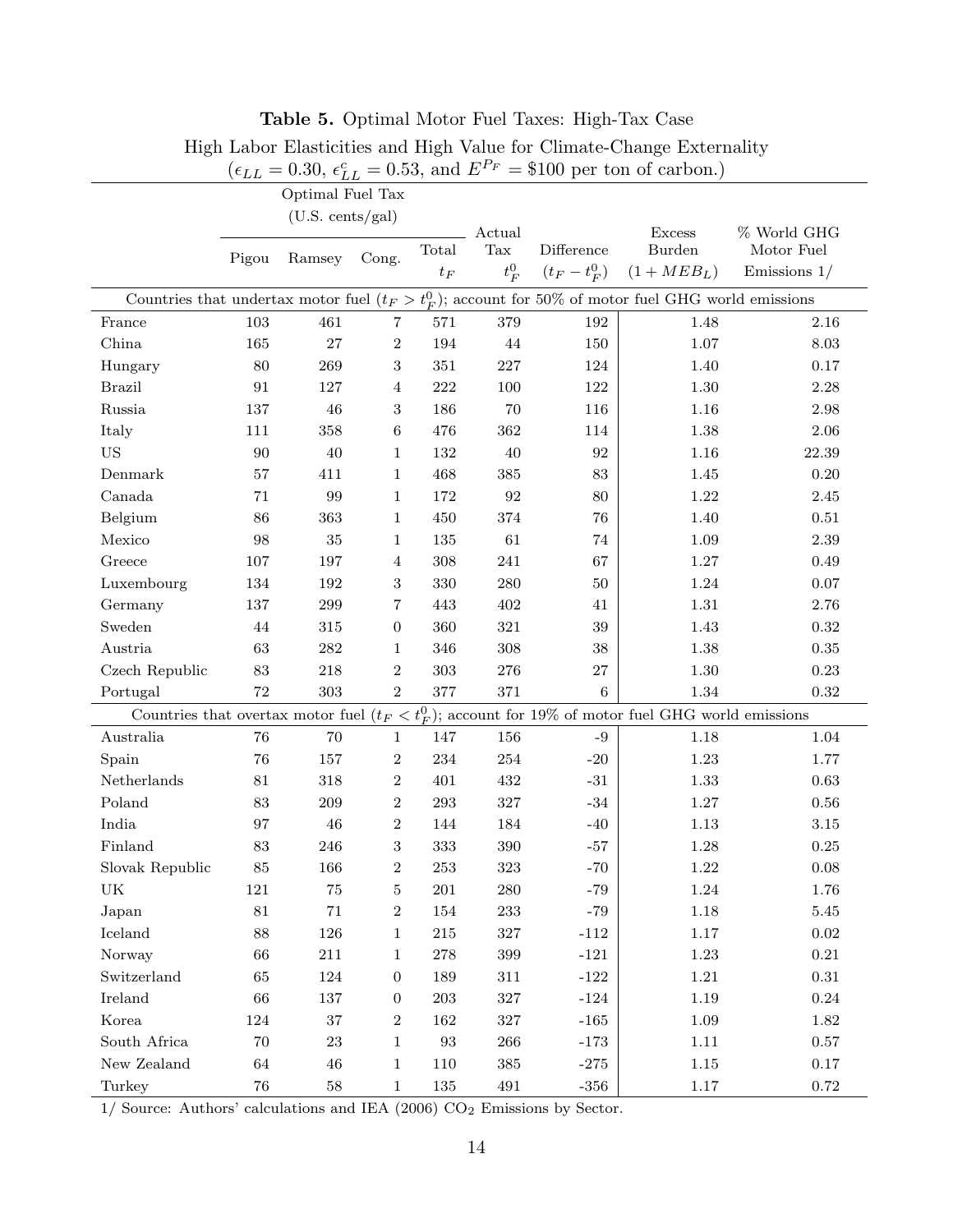|                           | Taxes and Producer     |          | Fuel      |        | Congestion      |        | Accident         |        | Share of Fuel   |        | Government |        |            |                         |
|---------------------------|------------------------|----------|-----------|--------|-----------------|--------|------------------|--------|-----------------|--------|------------|--------|------------|-------------------------|
|                           | Prices (U.S.\$/Gallon) |          | Intensity |        | Costs           |        | Costs            |        | Production      |        | Size       |        |            |                         |
|                           | $t_F^0$                | $q_F$    | Sum       | Source | $\alpha_{FM}^0$ | Source | $\overline{E^C}$ | Source | $\mathcal{E}^A$ | Source | $\alpha_F$ | Source | $\alpha_G$ | $\operatorname{Source}$ |
| Australia                 | 1.56                   | 2.12     | 3.68      | (1)    | $21.57\,$       | (5)    | 3.10             | (9)    | 2.63            | (21)   | 0.01       | (29)   | 0.35       | (30)                    |
| Austria                   | 3.08                   | 4.52     | 7.60      | (1)    | 31.00           | (3)    | 3.81             | (10)   | $2.30\,$        | (22)   | $0.01\,$   | (29)   | 0.49       | (30)                    |
| Belgium                   | 3.74                   | 5.41     | $9.15\,$  | (1)    | 31.00           | (3)    | 5.46             | (10)   | 4.32            | (22)   | 0.01       | (29)   | 0.50       | (30)                    |
| <b>Brazil</b>             | 1.00                   | 2.12     | 3.12      | (2)    | 21.38           | (6)    | 5.60             | (11)   | 2.29            | (23)   | 0.02       | (29)   | 0.45       | (30)                    |
| Canada                    | 0.92                   | 2.57     | 3.49      | (1)    | 20.45           | (5)    | 3.10             | (9)    | 2.10            | (9)    | 0.02       | (29)   | 0.39       | (30)                    |
| China                     | 0.45                   | 1.19     | 1.64      | (1)    | 26.72           | (6)    | 7.82             | (12)   | 1.71            | (24)   | 0.01       | (29)   | 0.20       | (30)                    |
| Czech Rep.                | 2.76                   | 4.43     | 7.19      | (1)    | 31.00           | (3)    | 2.40             | (13)   | 2.24            | (13)   | 0.02       | (29)   | 0.44       | (30)                    |
| Denmark                   | 3.85                   | 5.79     | 9.64      | (1)    | $33.12\,$       | (5)    | 1.96             | (10)   | 1.78            | (22)   | $0.01\,$   | (29)   | $\rm 0.52$ | (30)                    |
| Finland                   | 3.90                   | 5.43     | 9.33      | (1)    | 34.08           | (5)    | 3.19             | (10)   | 1.03            | (22)   | 0.02       | (29)   | 0.43       | (30)                    |
| France                    | 3.79                   | 5.45     | 9.24      | (1)    | 31.57           | (5)    | 4.53             | (10)   | $2.03\,$        | (22)   | 0.01       | (29)   | 0.53       | (30)                    |
| Germany                   | 4.02                   | 5.54     | 9.56      | (1)    | 26.72           | (5)    | 5.35             | (10)   | 2.83            | (22)   | 0.01       | (29)   | 0.45       | (30)                    |
| Greece                    | 2.41                   | 4.17     | 6.58      | (1)    | 39.52           | (5)    | 3.60             | (10)   | 1.23            | (22)   | 0.02       | (29)   | 0.43       | (30)                    |
| Hungary                   | 2.27                   | 3.85     | 6.12      | (1)    | 31.00           | (3)    | 2.40             | (13)   | 2.24            | (13)   | 0.02       | (29)   | 0.50       | (30)                    |
| Iceland                   | 3.27                   | 4.24     | $7.51\,$  | (3)    | $31.00\,$       | (3)    | 2.40             | (13)   | 2.24            | (13)   | $0.01\,$   | (29)   | 0.43       | (30)                    |
| India                     | 1.85                   | 1.80     | 3.65      | (2)    | 23.75           | (6)    | 2.15             | (14)   | 2.29            | (23)   | 0.01       | (29)   | 0.28       | (30)                    |
| Ireland                   | 3.27                   | 4.79     | 8.06      | (1)    | 26.88           | (5)    | 0.82             | (10)   | 3.10            | (22)   | 0.01       | (29)   | 0.35       | (30)                    |
| Italy                     | 3.62                   | 5.53     | 9.15      | (1)    | 34.58           | (5)    | 5.15             | (10)   | 1.85            | (22)   | 0.01       | (29)   | 0.49       | (30)                    |
| Japan                     | 2.33                   | 2.12     | 4.45      | (1)    | 21.77           | (5)    | 4.67             | (15)   | 2.10            | (9)    | 0.01       | (29)   | 0.35       | (30)                    |
| Korea, Rep.               | 3.27                   | 1.94     | $5.21\,$  | (1)    | 26.42           | (7)    | 6.93             | (16)   | 2.97            | (23)   | 0.01       | (29)   | 0.22       | (30)                    |
| Luxembourg                | 2.80                   | 4.53     | 7.33      | (1)    | 31.00           | (3)    | 4.63             | (10)   | 4.60            | (22)   | 0.02       | (29)   | 0.40       | (30)                    |
| Mexico                    | 0.69                   | 2.01     | 2.70      | (1)    | 22.80           | (8)    | 6.07             | (17)   | 0.34            | (25)   | 0.02       | (29)   | 0.23       | (30)                    |
| Netherlands               | 4.32                   | 6.06     | 10.38     | (1)    | 29.40           | (5)    | 8.54             | (10)   | 2.68            | (22)   | $0.01\,$   | (29)   | 0.46       | (30)                    |
| New Zealand               | 0.00                   | $3.30\,$ | $3.30\,$  | (1)    | 23.75           | (5)    | 2.33             | (18)   | 2.10            | (9)    | 0.02       | (29)   | 0.32       | (30)                    |
| Norway                    | 4.00                   | 6.24     | 10.24     | (2)    | 28.68           | (5)    | 1.54             | (10)   | 1.60            | (22)   | 0.01       | (29)   | 0.38       | (30)                    |
| Poland                    | 3.27                   | 4.73     | 8.00      | (3)    | 31.00           | (3)    | 2.40             | (13)   | 2.24            | (13)   | 0.01       | (13)   | 0.43       | (30)                    |
| Portugal                  | 3.71                   | 5.53     | 9.24      | (1)    | 31.00           | (3)    | 2.16             | (10)   | 1.69            | (22)   | 0.02       | (29)   | 0.46       | (30)                    |
| Russian Fed.              | 0.70                   | 0.82     | 1.52      | (2)    | 23.52           | (6)    | 7.00             | (19)   | 2.86            | (26)   | 0.01       | (29)   | 0.33       | (30)                    |
| Slovak Rep.               | 3.23                   | 4.82     | 8.05      | (1)    | 31.00           | (3)    | 2.40             | (13)   | 2.24            | (13)   | 0.02       | (29)   | $\rm 0.38$ | (30)                    |
| South Africa              | $0.83\,$               | $2.66\,$ | $3.49\,$  | (2)    | $27.00\,$       | (9)    | 3.10             | (9)    | 1.14            | (27)   | $\rm 0.03$ | (29)   | $0.28\,$   | (30)                    |
| Spain                     | $2.54\,$               | 4.28     | 6.82      | (1)    | 31.00           | (3)    | 4.53             | (10)   | 1.41            | (22)   | 0.01       | (29)   | $\,0.39\,$ | (30)                    |
| Sweden                    | $3.21\,$               | 4.70     | 7.91      | (1)    | 26.13           | (5)    | 1.44             | (10)   | 1.22            | (22)   | 0.01       | (29)   | 0.51       | (30)                    |
| Switzerland               | $3.11\,$               | 4.63     | 4.63      | (4)    | $31.00\,$       | (3)    | $3.91\,$         | (10)   | 2.11            | (22)   | 0.01       | (29)   | 0.37       | (30)                    |
| Turkey                    | $4.91\,$               | 1.83     | 6.74      | (2)    | 31.00           | (3)    | 2.40             | (13)   | 2.24            | (13)   | 0.00       | (29)   | 0.33       | (30)                    |
| U.S.                      | 0.46                   | 1.96     | 2.42      | (1)    | 20.27           | (5)    | 3.50             | (20)   | 3.00            | (20)   | 0.02       | (29)   | 0.33       | (30)                    |
| U.K.                      | 4.07                   | 1.97     | 6.04      | (1)    | 30.94           | (5)    | 7.00             | (10)   | 2.40            | (28)   | 0.00       | (29)   | 0.41       | (30)                    |
| Mean                      | $2.66\,$               | 3.66     | 6.38      |        | 28.37           |        | 3.93             |        | 2.20            |        | $0.01\,$   |        | $\,0.39\,$ |                         |
| Median                    | 3.11                   | 4.25     | 6.82      |        | 30.94           |        | 3.50             |        | 2.24            |        | $0.01\,$   |        | 0.40       |                         |
| <b>Standard Deviation</b> | 1.32                   | 1.53     | $2.67\,$  |        | $4.54\,$        |        | 1.96             |        | $\rm 0.83$      |        | $0.01\,$   |        | $0.09\,$   |                         |

Table 6. Parameter Values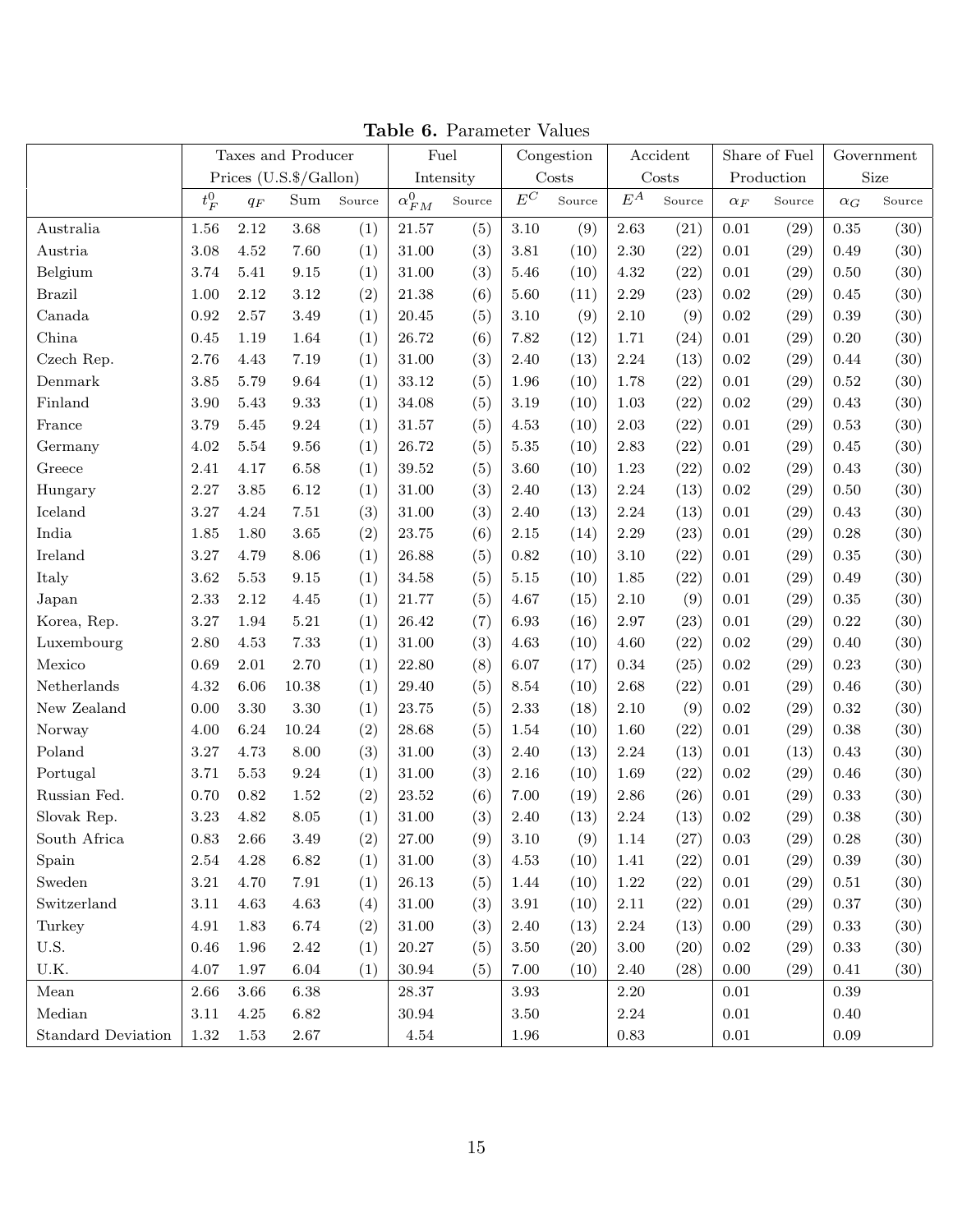#### Table 7. Sources of Data

- $(1)$  Energy Détente (March, 2009)
- (2) Energy Détente (December, 2005)
- (3) N/A. Used median value for European countries.
- (4) Price from (1) and tax from OECD stats
- (5) IEA (2007) Energy use in the New Millennium
- (6) http://www.indiaenvironmentportal.org.in/content/review-international-policies-vehicle-motor fuel-efficiency
- (7) http://www.highbeam.com/doc/1G1'(1)43417929.html
- (8) http://www.autoproject.org.cn/english/new advance en/Mex%20TRB%20presentation.pdf
- (9) N/A. Use median for the whole sample.
- (10) Carisma and Lowder (2008)
- (11) Willoughby (2002) based on estimates for Sao Paulo.
- (12) Creutzig and He (2009).
- (13) N/A. Use median for European countries.
- (14) Estimate similar to Bangkok and Kuala Lumpur from United Nations Economic and Social Commission for Asia and the Pacific (2007).
- (15) Ministry of Land, Infrastructure and Transport (2000).
- (16) Korea Transport Institute (KOTI).
- (17) Ochoa and Radian (1997).
- (18) Jayaram et al. (1995)
- (19) http://www.latimes.com/news/nationworld/world/la-fg-russia-roads15-2009jul15,0,6188164.story
- (20) Parry and Small (2005).
- (21) Connelly and Supangan(2006.)
- (22) INFRA/IWW (2004).
- (23) Mohan (2002). Table found at http://www.vtpi.org/tca/tca0503.pdf
- (24) http://www.car-accidents.com/country-car-accidents/china-car-accidents-crash.html
- (25) Mendoza, Chavarría and Mayoral (1998).
- (26) http://www.kommersant.com/p'(1)3563/r\_500/Traffic\_accident/
- (27) http://findarticles.com/p/articles/mi\_qa5327/is\_291/ai\_n29030852/
- (28) (22) as average accident costs in  $\epsilon/1,000$  passenger and tonne-kilometres.
- (29) IEA World Energy Statistics and Balances.
- (30) IMF WEO Database.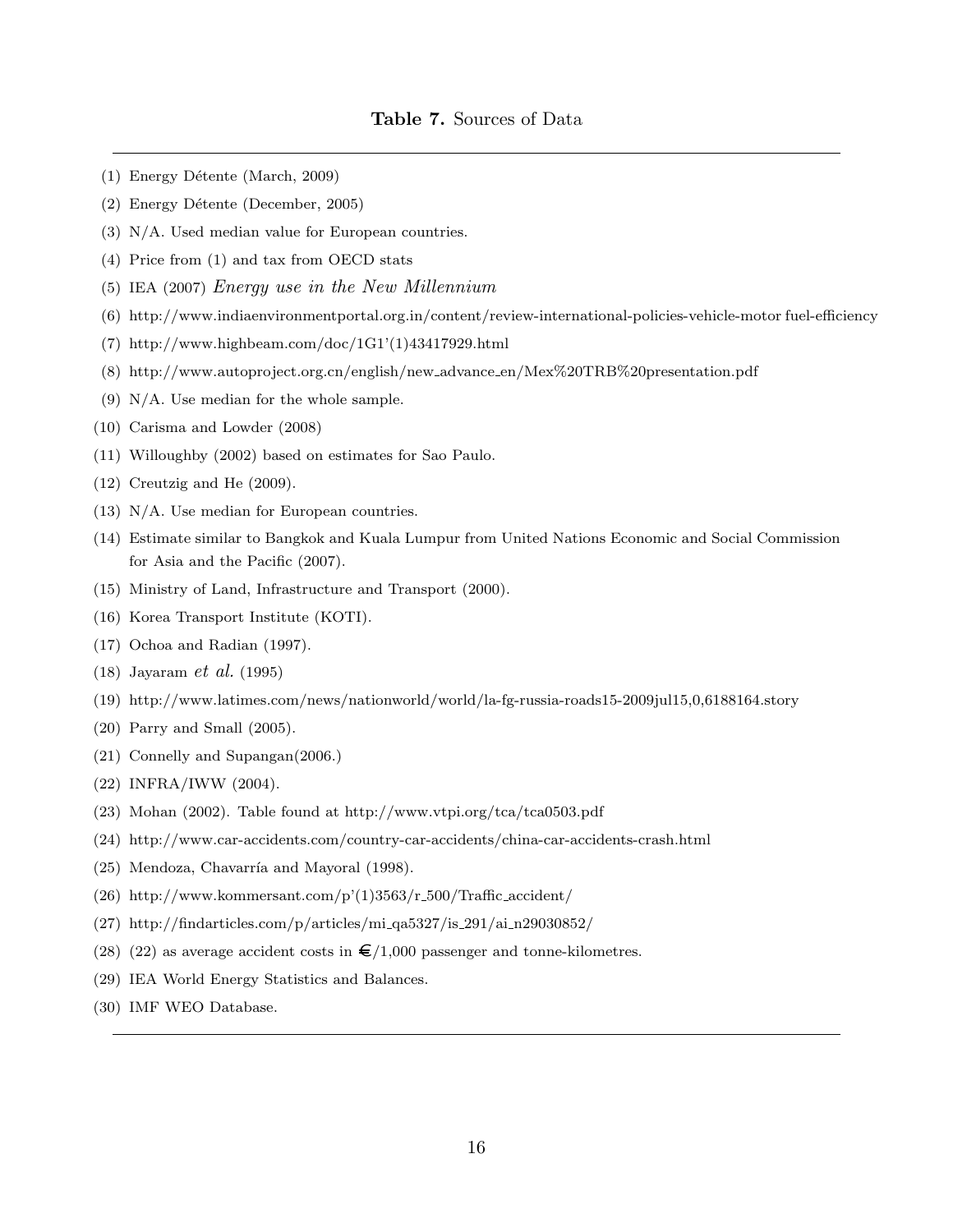#### 5. References

- Ahmad, E., and N. Stern (1991) The theory and practice of Tax Reform in Developing Countries, Melbourne: Cambridge University Press.
- Aldy, J.E., E. Ley, and I.W.H. Parry (2008) "A Tax-Based Approach to Slowing Climate Change;" National Tax Journal 61, 493–517.
- Amundsen, E. S. and R. Schob (1999) "Environmental Taxes on Exhaustible resources", European Journal of Political Economy 15, 311-329.
- Atkinson, A.B., and J.E Stiglitz (1980) Lectures on public economics, New York: McGraw-Hill Book Co.
- Bacon, R. and others  $(2007)$  "Growth and  $CO<sub>2</sub>$  Emissions: How do Different Countries Fare?" (unpublished: The World Bank).
- Baumol, W. (1972), "On Taxation and the Control of Externalities"', American Economic Review, 62(3), 307-321
- Baumol, W., and W. Oates (1971), "The Use of Standards and Prices for the Protection of the Environment",Swedish Journal of Economics, March, 73, pp. 42-54
- Baumol, W. and W. Oates (1988) The Theory of Environmental Policy, (2nd edition) Cambridge University Press, Cambridge.
- Bergstrom, T.C. (1982) "On capturing oil rents with a national excise tax;"American Economic Review, 72(1), 194–201.
- Carisma B. and Lowder S. (2008) "Economic Cost of Traffic Congestion: a literature review for multiple Locations"

http://greenconsumerism.net/wp-content/uploads/2008/08/the-cost-of-traffic-congestion.pdf

- Connelly and Supangan (2006), "The economic costs of road traffic crashes: Australia, states and territories" Accident Analysis & Prevention,  $38(6)$ ,  $1087-1093$ .
- Creutzig, F., He, D. (2009). "Climate change mitigation and co-benefits of feasible transport demand policies in Beijing". Transportation Research D 14, 120–131.
- Diamond, P.A. and J.A. Mirrlees (1971) "Optimal Taxation and Public Production I: Production Efficiency" and "II: Tax Rules" American Economic Review 61, 8–27 and 261–278.
- Farzin, Y.H. (1996) "Optimal pricing of environmental and natural resource use with stock externalities",Journal of Public Economics, 62, 31-57.
- IEA (2007) Energy Use in the New Millennium Trends in IEA Countries. International Energy Agency. Paris: OECD.
- IEA (2008) Review of International Policies for Vehicle Efficiency. International Energy Agency. Paris: OECD.
- INFRAS/IWW (2000) External Costs of Transport: Accidents, Environmental and Congestion Costs of Transport in Western Europe. Zurich/ Karlsruhe.
- INFRAS/IWW (2004) External Costs of Transport: Update Study, October
	- http://www2.uic.asso.fr/d environnement/envissues/full-report.pdf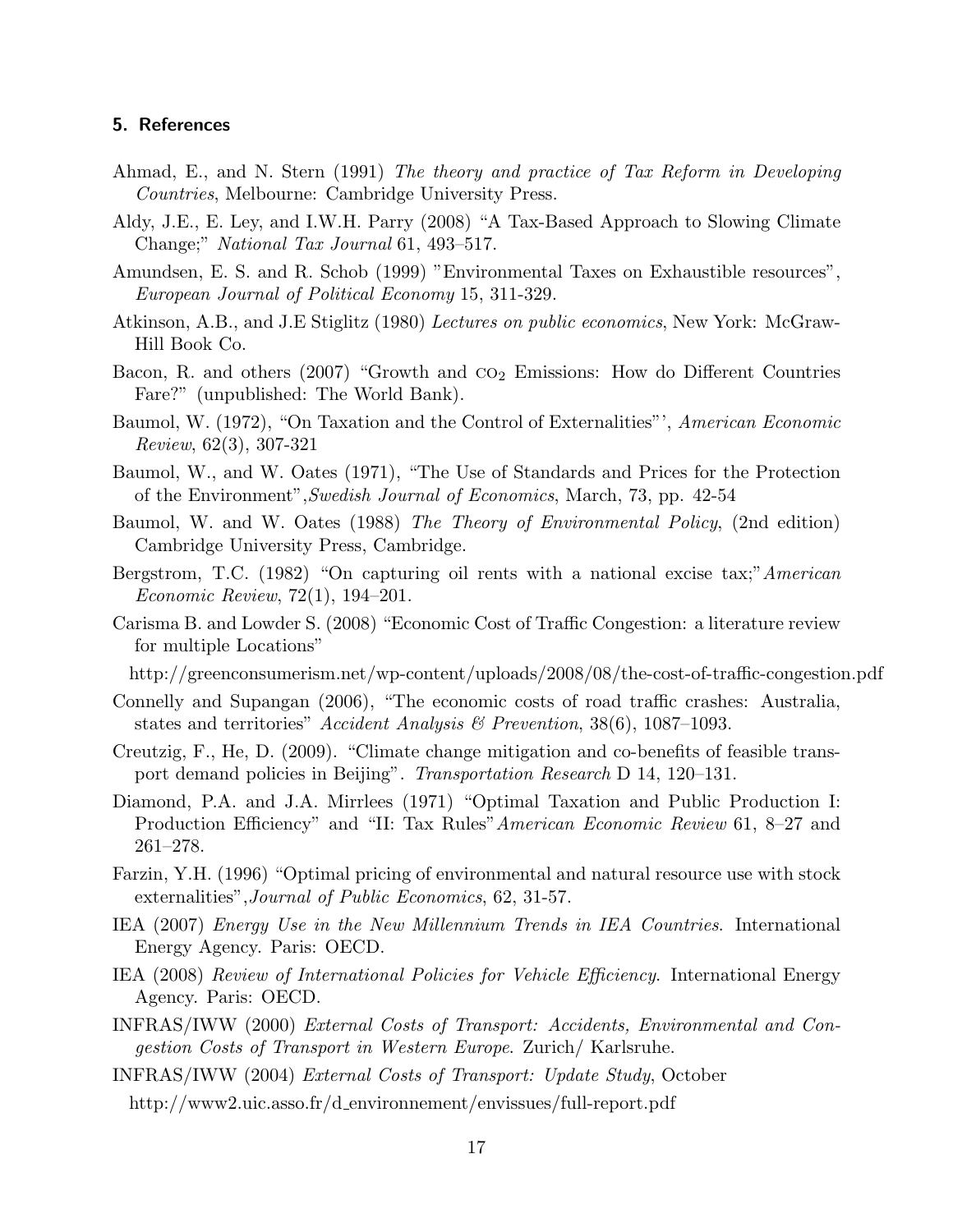- Jayaram, K. and others (2005) "The impact of road traffic congestion on supply chain: insights from Auckland, New Zealand, " International Journal of Logistics 8(2), 159– 180.
- Johnson, P., McKay S. and Smith S. (1990), The Distributional Consequences of Environmental Taxes. Institute for Fiscal Studies Commentary 23. London.
- Karp, L., and D. M. Newbery (1991) "Optimal tariffs on exhaustible resources", Journal of International Economics, 30, 285–299.
- Karp, L., and D. M. Newbery (1992) "Dynamically consistent oil import tariffs", Canadian Journal of Economics, 25(1), 1–21.
- Kay, J.A., and M.A. King (1980) The British Tax System, Oxford: Oxford University Press.
- Maskin, E., and D. M. Newbery (1990) "Disadvantageous Oil Tariffs and Dynamic Consistency", American Economic Review, 80(1), 143-56.
- Mendoza, Enrique G., Razin, Assaf, Tesar, Linda L., (1994) "Effective tax rates in macroeconomics: Cross-country estimates of tax rates on factor incomes and consumption," Journal of Monetary Economics, 34, 3, pp. 297–323.
- Mendoza, A., Chavarria, J. M., and Mayoral, E. (1998) Some Measures to Improve Safety on Road Motor Transport in Mexico. Transportation Research Record 1613, 63–70, Transportation Research Board (TRB), Washington DC, U.S.A.
- Metcalf, G.E., and D.A. Weisbach (2009) "Design of a Carbon Tax."University of Chicago Law and Economics, Olin Working Paper 447.
- Mirrlees, J. A. (1976) "Optimal tax theory: a synthesis," *Journal of Public Economics*, 6(4), 327–358.
- Mohan, D. (2002) "Social Cost of Road Traffic Crashes in India", Proceedings First Safe Community Conference on Cost of Injury, Viborg, Denmark, pp. 33–38, Indian Institute of Technology. Table available at: http://www.vtpi.org/tca/tca0503.pdf
- Myles, G.D. (1995) Public Economics, Cambridge: Cambridge University Press.
- Ochoa, F. y Asoc. and Radian Corporacion (1997) "Estrategia Integral de Transporte y Calidad del Aire para la Zona Metropolitana del Valle de Mexico" (ZMVM), Estudio 8: Anexo A. C2-4, Externalidades del Transporte en la ZMVM. (Mexico: Comisión Metropolitana de Transporte y Vialidad.)
- Parry, I.W. H. and K.A. Small (2005) "Does Britain or the United States Have the Right Gasoline Tax?" American Economic Review, 95(4), 1276–1289.
- Parry, I.W.H., and others (2006) "The Incidence of Pollution Control Policies" in The International Yearbook of Environmental and Resource Economics 2006/2007, edited by T. Tietenberg, and H. Folmer. Northampton, MA: Edward Elgar.
- Pearce, D. (1991) "The role of carbon taxes in adjusting to global warming," Economic Journal, 101 (407) 938–48.
- Pigou, A.C. (1920) The Economics of Welfare, New York: Macmillan.
- Ramsey, F.P. (1927) "A contribution to the theory of taxation" Economic Journal, 37,